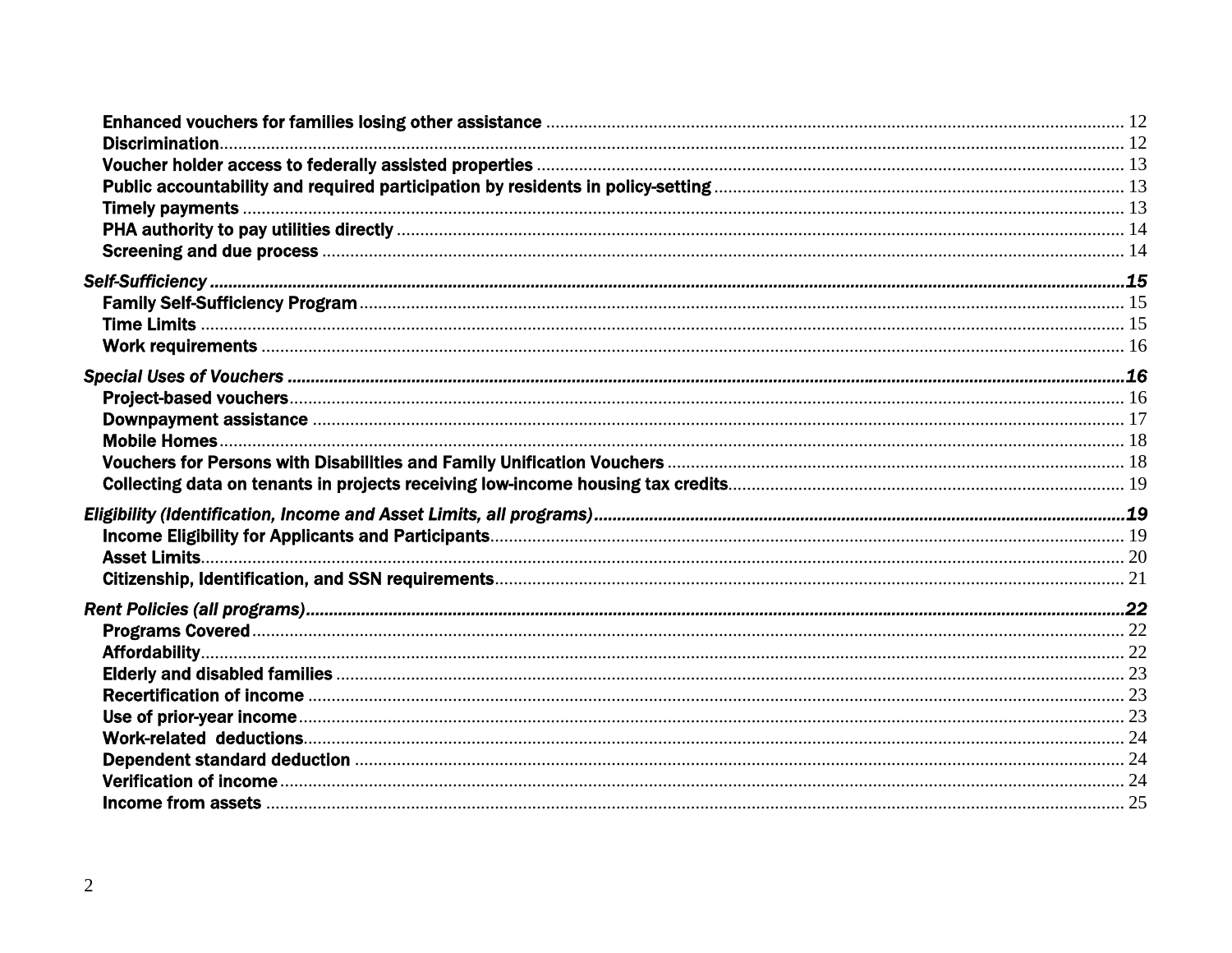<span id="page-2-0"></span>

| <b>Policy</b>                             | <b>CURRENT LAW</b>                                                                                                                                                                                                                                                                                                                                                                                                                                                                                                                                                                                                                                                                                                                           | HOUSE BILL, H.R. 1851                                                                                                                                                                                                                                                                                                                                                                                                                                                                                                                                                                                                                                                                                                                                                                                                                                    | SENATE BILL, S. 2684                                                                                                                                                                                                                                                                                                                                                                                              |
|-------------------------------------------|----------------------------------------------------------------------------------------------------------------------------------------------------------------------------------------------------------------------------------------------------------------------------------------------------------------------------------------------------------------------------------------------------------------------------------------------------------------------------------------------------------------------------------------------------------------------------------------------------------------------------------------------------------------------------------------------------------------------------------------------|----------------------------------------------------------------------------------------------------------------------------------------------------------------------------------------------------------------------------------------------------------------------------------------------------------------------------------------------------------------------------------------------------------------------------------------------------------------------------------------------------------------------------------------------------------------------------------------------------------------------------------------------------------------------------------------------------------------------------------------------------------------------------------------------------------------------------------------------------------|-------------------------------------------------------------------------------------------------------------------------------------------------------------------------------------------------------------------------------------------------------------------------------------------------------------------------------------------------------------------------------------------------------------------|
|                                           | Citations are to the U.S. Housing Act of<br>1937 and Title 24 of the Code of Federal<br>Regulations                                                                                                                                                                                                                                                                                                                                                                                                                                                                                                                                                                                                                                          | Citations are to the bill as approved by the House of<br>Representatives on July 12 and House Report 110-<br>216                                                                                                                                                                                                                                                                                                                                                                                                                                                                                                                                                                                                                                                                                                                                         | Citations are to the bill<br>as filed March 3, 2008                                                                                                                                                                                                                                                                                                                                                               |
|                                           |                                                                                                                                                                                                                                                                                                                                                                                                                                                                                                                                                                                                                                                                                                                                              | <b>Basic Housing Voucher Program Characteristics</b>                                                                                                                                                                                                                                                                                                                                                                                                                                                                                                                                                                                                                                                                                                                                                                                                     |                                                                                                                                                                                                                                                                                                                                                                                                                   |
| <b>Targeting</b>                          | 75 percent of families that enter the<br>program each year must have incomes at<br>or below 30 percent of the area median<br>income level (about \$16,000 for a family of<br>three nationally in 2007, but with<br>significant local variation). The remaining<br>25 percent of families may have incomes<br>up to 80 percent of area median income.<br>(Sections $8(0)(4)$ and $16(b)$ .) (A similar<br>provision requires that 40 percent of<br>households entering public housing and<br>project-based Section 8 have incomes<br>below 30 percent of area median.)                                                                                                                                                                        | Similar to current law, except that the 75 percent<br>voucher targeting requirement (and the 40 percent<br>requirement in public housing and project-based<br>Section 8) would apply to the <i>higher of</i> 30 percent of<br>area median income or the federal poverty line,<br>adjusted by family size. The poverty line for a family<br>of three in the contiguous 48 states and the District<br>of Columbia in 2007 was \$17,170. (Section 5,<br>amending section 16 of the Act.)                                                                                                                                                                                                                                                                                                                                                                    | Same as House bill. (Section 5.)                                                                                                                                                                                                                                                                                                                                                                                  |
| <b>Subsidy levels and</b><br>rent burdens | Agencies must set a "payment standard"<br>for each unit size that is within 10 percent<br>of the HUD-determined Fair Market Rent<br>(FMR). The payment standard operates as<br>the maximum subsidy for a unit, subject to<br>"rent reasonableness" requirements<br>described below. HUD may approve<br>lower or higher payment standards, but in<br>recent years has granted few if any increase<br>requests other than for individuals with<br>disabilities. (Section $8(0)(1)$ .)<br>Payment standards may vary by<br>neighborhood. The subsidy payment may<br>not exceed the payment standard or the<br>unit's rent and utility costs, whichever is<br>lower. The amount of the subsidy is equal<br>to the difference between the maximum | The $90 - 110$ percent of FMR discretionary range for<br>area payment standards remains unchanged, but<br>PHAs could increase the payment standard to 120%<br>of FMR without having to seek HUD approval as a<br>reasonable accommodation for persons with<br>disabilities. (Section 12(c), amending $\S(0)(1(D))$ .)<br>HUD must report annually to Congress and provide<br>data to public housing agencies on the percentage of<br>families in the voucher program paying more than 30<br>percent or more than 40 percent of income for rent<br>and the relationship between geographic<br>concentration of voucher holders and agency<br>payment standards. PHAs must make these data<br>public, including as part of the PHA plan.<br>If the percentage of the assisted families paying more<br>than 30 or 40 percent of income for rent and utility | Same as House bill. (Section 11(c).)<br>Essentially the same HUD reporting<br>requirements as the House bill. Report on<br>geographic concentration must analyze separately<br>data for particular racial and ethnic groups.<br>(Section 11(a), amending $\mathcal{S}(o)(1(E))$ , and (b),<br>amending $$5A(d)(4).$<br>Revises the trigger that requires PHAs to<br>consider policy and administrative changes to |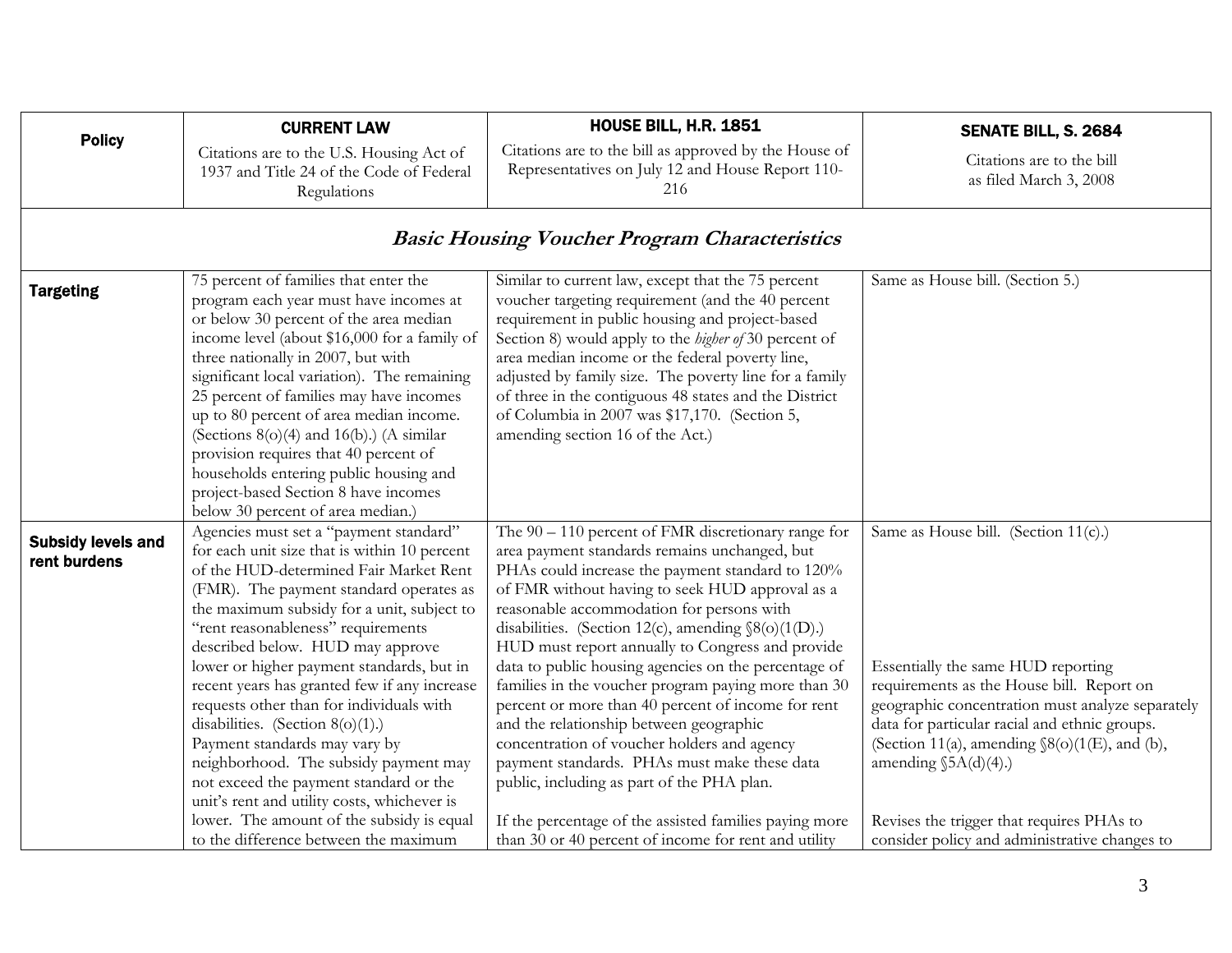<span id="page-3-0"></span>

| <b>Policy</b>                                       | <b>CURRENT LAW</b>                                                                                                                                                                                                                                                                                                                                                                                                                                                                                                                                                                                                                                                                                                                                                                                                                                                                                                                                                                                                                                                                                 | HOUSE BILL, H.R. 1851                                                                                                                                                                                                                                                                                                                                                                                                                                                                                                                                                                                                                                                                                                               | SENATE BILL, S. 2684                                                                                                                                                                                                                                                                                                                                                                                                                                                                                                                                                                                                                                                                                                                                                                                                                                                                                                                                                                                                                                                                                                                                                                                                                     |
|-----------------------------------------------------|----------------------------------------------------------------------------------------------------------------------------------------------------------------------------------------------------------------------------------------------------------------------------------------------------------------------------------------------------------------------------------------------------------------------------------------------------------------------------------------------------------------------------------------------------------------------------------------------------------------------------------------------------------------------------------------------------------------------------------------------------------------------------------------------------------------------------------------------------------------------------------------------------------------------------------------------------------------------------------------------------------------------------------------------------------------------------------------------------|-------------------------------------------------------------------------------------------------------------------------------------------------------------------------------------------------------------------------------------------------------------------------------------------------------------------------------------------------------------------------------------------------------------------------------------------------------------------------------------------------------------------------------------------------------------------------------------------------------------------------------------------------------------------------------------------------------------------------------------|------------------------------------------------------------------------------------------------------------------------------------------------------------------------------------------------------------------------------------------------------------------------------------------------------------------------------------------------------------------------------------------------------------------------------------------------------------------------------------------------------------------------------------------------------------------------------------------------------------------------------------------------------------------------------------------------------------------------------------------------------------------------------------------------------------------------------------------------------------------------------------------------------------------------------------------------------------------------------------------------------------------------------------------------------------------------------------------------------------------------------------------------------------------------------------------------------------------------------------------|
|                                                     | Citations are to the U.S. Housing Act of<br>1937 and Title 24 of the Code of Federal<br>Regulations                                                                                                                                                                                                                                                                                                                                                                                                                                                                                                                                                                                                                                                                                                                                                                                                                                                                                                                                                                                                | Citations are to the bill as approved by the House of<br>Representatives on July 12 and House Report 110-<br>216                                                                                                                                                                                                                                                                                                                                                                                                                                                                                                                                                                                                                    | Citations are to the bill<br>as filed March 3, 2008                                                                                                                                                                                                                                                                                                                                                                                                                                                                                                                                                                                                                                                                                                                                                                                                                                                                                                                                                                                                                                                                                                                                                                                      |
|                                                     | subsidy and a family's required<br>contribution. If a family rents a unit with a<br>rent higher than the local payment<br>standard, it must pay the rent above the<br>payment standard itself (in addition to 30<br>percent of adjusted income). New<br>participants and families moving to new<br>units are not allowed to pay more than 40<br>percent of adjusted income, but there is no<br>limit on rent burdens after initial<br>occupancy. (Sections $3(a)(1)$ and (3);<br>$8(o)(3)$ .)<br>HUD is supposed to "monitor" rent<br>burdens and determine if "a significant<br>percentage" of families pay more than 30<br>percent of income for rent. (Regulations<br>provide that it would be "significant" if 40<br>percent of more of participating families'<br>rent burden exceeded 30 percent of<br>income. See 24 C.F.R. § 982.503(g)(2).) In<br>such a case, HUD may but is not required<br>to direct a PHA to increase its payment<br>standard. (Section $8(o)(1)(E)$ .) It appears<br>that HUD has never analyzed rent burdens<br>or exercised its authority under this<br>provision. | costs at a particular PHA exceeds the national<br>average, the PHA must adjust its payment standard to<br>eliminate excessive rent burdens within a reasonable<br>time or explain its reasons for not doing so.<br>HUD may not deny a PHA request to increase an<br>area payment standard up to 120% of FMR to<br>remedy rent burdens in excess of the national average<br>or undue concentration of voucher holders in lower<br>rent, higher poverty areas. (Section 12(a) and (b),<br>amending $\S(0)(1)(E)$ and $\S 5A(d)(4)$ [the PHA plan<br>section].)<br>For proposed changes in rent policy that also would<br>affect tenants in the public housing and project-based<br>Section 8 programs, see Rent Policy section below. | decrease rent burdens. Only if more than 5<br>percent of families in a PHA's voucher program<br>pay more than 40 percent of income for rent and<br>utility costs must the PHA adjust its payment<br>standard or explain its reasons for not doing so.<br>Adds prerequisites to HUD approval of a PHA<br>request to increase a payment standard up to 120<br>percent of FMR to alleviate rent burdens or<br>undue concentration. A PHA must have already<br>had its payment standard set at 110% of FMR for<br>6 months, and must have proper procedures in<br>place to assure that rents for voucher holders'<br>units are reasonable, the agency's utility allowance<br>meets requirements, and outreach to landlords in<br>all parts of its service area has been conducted.<br>In addition, if the reason for the request to<br>increase payment standards is undue<br>concentration, a PHA must provide housing<br>search assistance to voucher holders living in<br>concentrated areas. (See new §8(o)(1(E)(iii).)<br>Adds provision to reduce rent burdens of families<br>using vouchers in units receiving Low Income<br>Housing Tax Credits or HOME funds, described<br>in Rent Reasonableness section below. (Section<br>11(d). |
| <b>Determination of</b><br>"rent<br>reasonableness" | Agencies must determine whether rent is<br>"reasonable" in comparison to units that<br>are of comparable quality, size, type and<br>age. (Section 8(o)(10)(A); §982.507.)                                                                                                                                                                                                                                                                                                                                                                                                                                                                                                                                                                                                                                                                                                                                                                                                                                                                                                                          | No change from current law.                                                                                                                                                                                                                                                                                                                                                                                                                                                                                                                                                                                                                                                                                                         | For tenant-based vouchers used in units receiving<br>Low Income Housing Tax Credits or HOME<br>funds, PHAs do not need to determine a separate<br>determination of the reasonableness of the rent<br>charged if it is at or below the rent for similarly<br>assisted units not occupied by voucher holders;                                                                                                                                                                                                                                                                                                                                                                                                                                                                                                                                                                                                                                                                                                                                                                                                                                                                                                                              |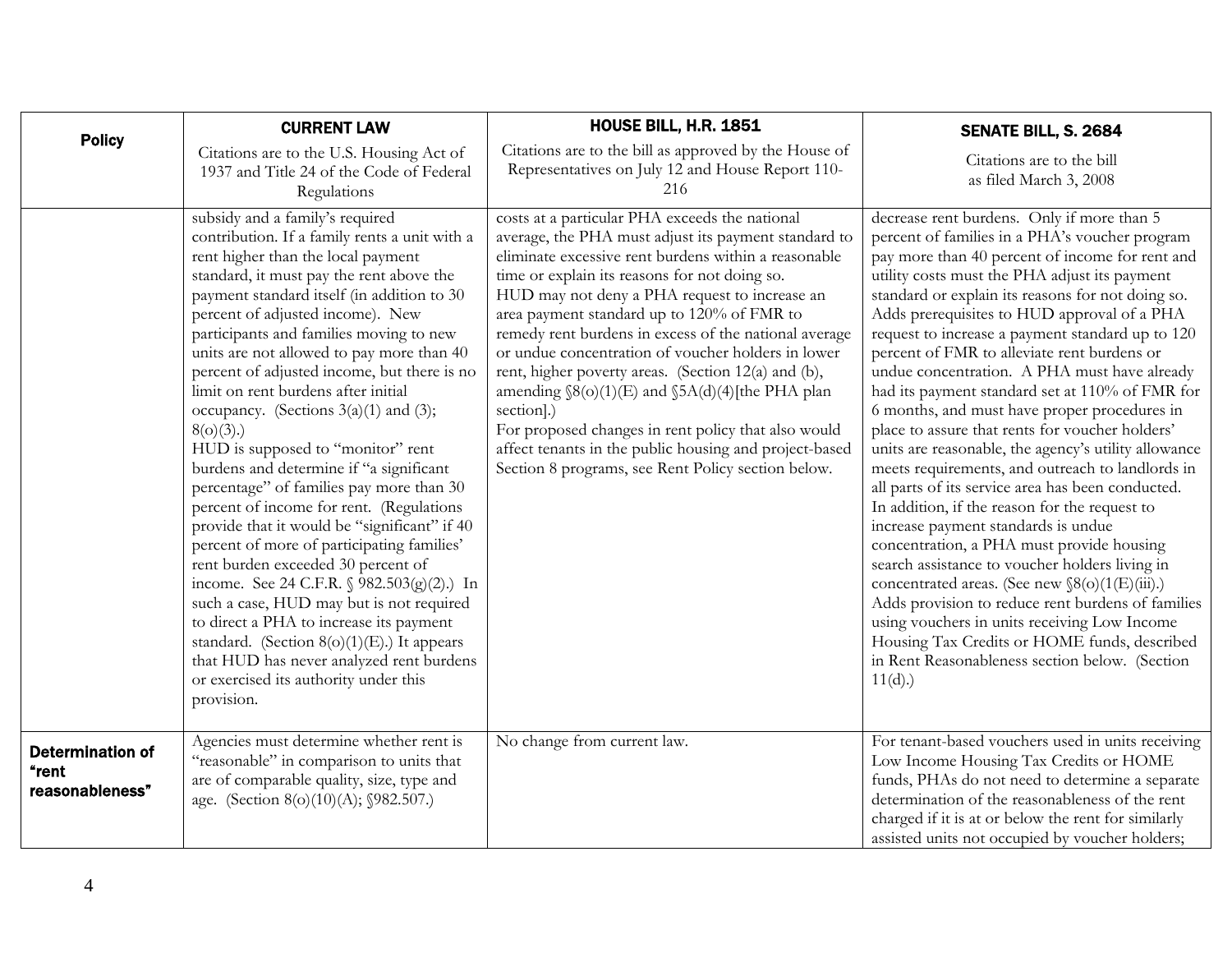<span id="page-4-0"></span>

| <b>Policy</b>            | <b>CURRENT LAW</b>                                                                                                                                                                                                                                                                                                                                                                                                                                                                                                                                                                                                                                           | <b>HOUSE BILL, H.R. 1851</b>                                                                                                                                                                                                                                                                                                                                                                                                                                                                                                                                                                                                                                                                                                                                                                                                                                                                                                                                                                                                         | SENATE BILL, S. 2684                                                                                                                                                                                                                                                                                     |
|--------------------------|--------------------------------------------------------------------------------------------------------------------------------------------------------------------------------------------------------------------------------------------------------------------------------------------------------------------------------------------------------------------------------------------------------------------------------------------------------------------------------------------------------------------------------------------------------------------------------------------------------------------------------------------------------------|--------------------------------------------------------------------------------------------------------------------------------------------------------------------------------------------------------------------------------------------------------------------------------------------------------------------------------------------------------------------------------------------------------------------------------------------------------------------------------------------------------------------------------------------------------------------------------------------------------------------------------------------------------------------------------------------------------------------------------------------------------------------------------------------------------------------------------------------------------------------------------------------------------------------------------------------------------------------------------------------------------------------------------------|----------------------------------------------------------------------------------------------------------------------------------------------------------------------------------------------------------------------------------------------------------------------------------------------------------|
|                          | Citations are to the U.S. Housing Act of<br>1937 and Title 24 of the Code of Federal<br>Regulations                                                                                                                                                                                                                                                                                                                                                                                                                                                                                                                                                          | Citations are to the bill as approved by the House of<br>Representatives on July 12 and House Report 110-<br>216                                                                                                                                                                                                                                                                                                                                                                                                                                                                                                                                                                                                                                                                                                                                                                                                                                                                                                                     | Citations are to the bill<br>as filed March 3, 2008                                                                                                                                                                                                                                                      |
|                          |                                                                                                                                                                                                                                                                                                                                                                                                                                                                                                                                                                                                                                                              |                                                                                                                                                                                                                                                                                                                                                                                                                                                                                                                                                                                                                                                                                                                                                                                                                                                                                                                                                                                                                                      | such rent levels are deemed to be reasonable.<br>Prohibits use of vouchers in such units if rent<br>exceeds both the voucher payment standard and<br>the rent charged to non-voucher holders.<br>(Section 11(d), amending $\S(6)(10)(A)$ .                                                               |
| <b>Fair Market Rents</b> | HUD is required to establish Fair Market<br>Rents (FMRs) for units of various sizes<br>that are suitable for occupancy by low-<br>income households in each "market area,"<br>but the statute does not define what<br>market areas are or what criteria should be<br>used to define them. (Section $8(c)(1)$ .) With<br>some exceptions, HUD sets separate<br>FMRs for each metropolitan area (as<br>defined by the Office of Management and<br>Budget) and rural county. (24 C.F.R. §<br>888.113.) The metropolitan areas that<br>HUD uses are often very large, covering<br>multiple counties and having populations<br>as high as several million people. | HUD would be directed to set separate FMRs at a<br>minimum for each city with more than 40,000 rental<br>units and for each "urban county" as defined under<br>the Community Development Block Grant program<br>(generally those with more than 200,000 people).<br>HUD would continue to have discretion in defining<br>FMR areas beyond these minimum requirements, but<br>would be required to do so in a manner that results in<br>FMRs that are adequate to rent housing in as wide a<br>range of communities as possible, including low-<br>poverty areas. In addition, PHAs would be able to<br>request separate FMRs for communities or groups of<br>communities that have at least 20,000 rental units and<br>meet several other criteria. To protect current<br>voucher holders from declines in subsidies when<br>FMRs drop, PHAs would be permitted to continue to<br>use payment standards based on the pre-reduction<br>FMRs for as long as a family remains in the same<br>unit. (Section 13, amending $\S( c)(1)$ .) | Similar to House provision, except directs HUD<br>to establish a separate FMR area for every county<br>(except for the boroughs of New York City and<br>counties in New England) rather than just those<br>that meet the CDBG definition of urban county.<br>(Section 12, amending $\S( c)(1)$ .)        |
| <b>Portability</b>       | Families with a voucher now have the right<br>to move to any community where an<br>agency administers a voucher program. An<br>agency may require new participants that at<br>the time they applied for a voucher lived<br>outside the area served by the agency to<br>live within the jurisdiction for one year.                                                                                                                                                                                                                                                                                                                                            | Families' portability rights would not be changed.<br>Agencies' administrative burdens would be reduced<br>considerably by a policy change that would require<br>agencies to "absorb" vouchers of families moving<br>into the community. Agencies that incur additional<br>subsidy costs due to portability would receive<br>additional funds, both in the initial year and on                                                                                                                                                                                                                                                                                                                                                                                                                                                                                                                                                                                                                                                       | Similar to House bill, with the following<br>modifications:<br>-HUD may suspend the requirement for<br>receiving agencies to absorb incoming vouchers<br>in any year in which insufficient funds are<br>available to support the absorbed vouchers while<br>enabling agencies to serve families on their |
|                          | (Section $8(r)$ .) The "receiving" agency may<br>"absorb" the family into its own voucher                                                                                                                                                                                                                                                                                                                                                                                                                                                                                                                                                                    | renewal. After a voucher is absorbed, the initial<br>agency would be able to reissue the voucher to a                                                                                                                                                                                                                                                                                                                                                                                                                                                                                                                                                                                                                                                                                                                                                                                                                                                                                                                                | waiting lists.<br>-Additional costs due to portability are to be                                                                                                                                                                                                                                         |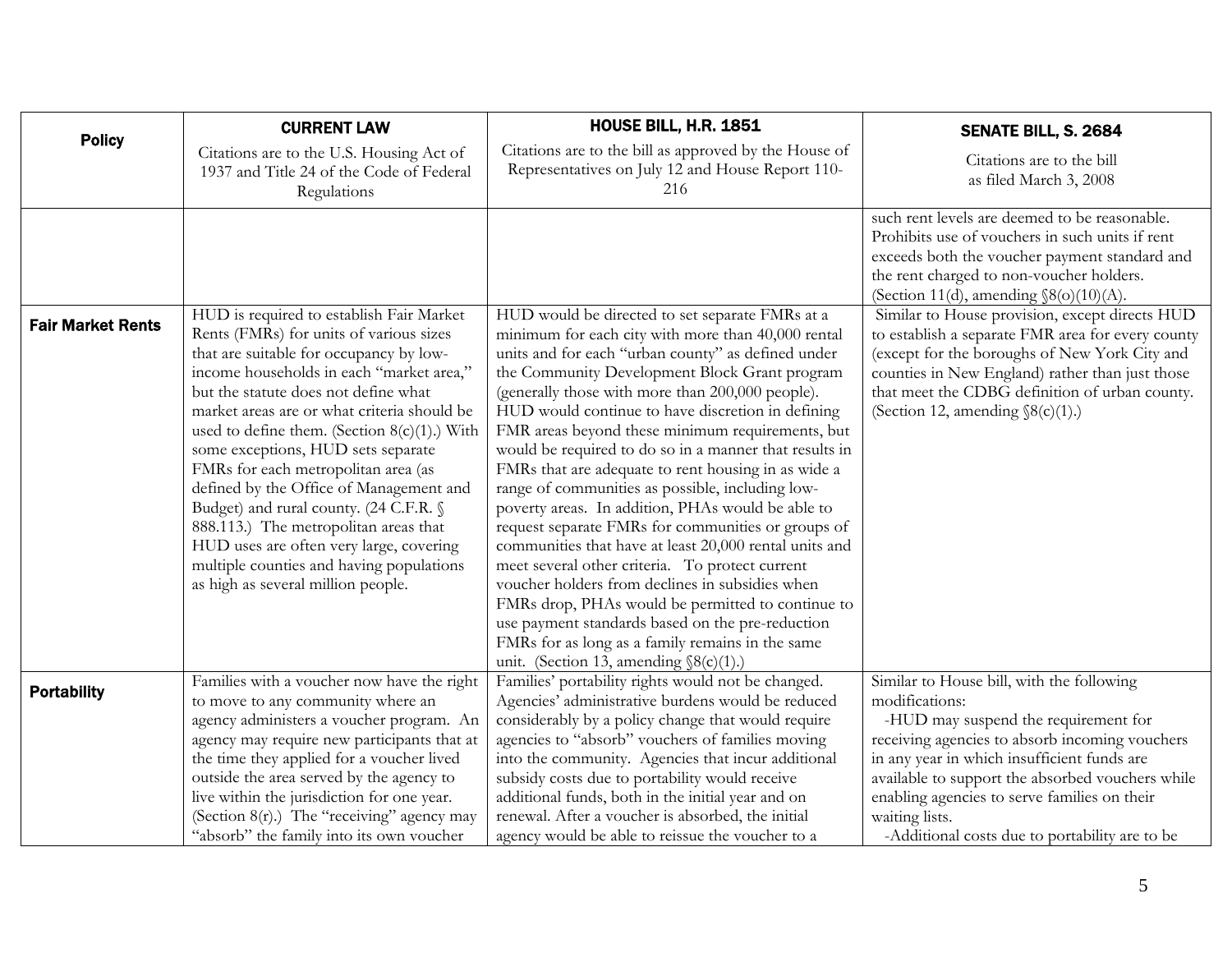<span id="page-5-0"></span>

| <b>Policy</b>      | <b>CURRENT LAW</b>                                                                                                                                                                                                                                                                                                                                                                                                                                                                                                                                                                                                                                                                                                                                                                                                                                         | <b>HOUSE BILL, H.R. 1851</b>                                                                                                                                                                                                                                                                                                                                                                                                                                                                                                                                                                                                                                                                                                                                                                                                                                                                                                                                                                                                                                               | SENATE BILL, S. 2684                                                                                                                                                                                                                                                                                                                                                                                                                                                                                                                                                                                                       |
|--------------------|------------------------------------------------------------------------------------------------------------------------------------------------------------------------------------------------------------------------------------------------------------------------------------------------------------------------------------------------------------------------------------------------------------------------------------------------------------------------------------------------------------------------------------------------------------------------------------------------------------------------------------------------------------------------------------------------------------------------------------------------------------------------------------------------------------------------------------------------------------|----------------------------------------------------------------------------------------------------------------------------------------------------------------------------------------------------------------------------------------------------------------------------------------------------------------------------------------------------------------------------------------------------------------------------------------------------------------------------------------------------------------------------------------------------------------------------------------------------------------------------------------------------------------------------------------------------------------------------------------------------------------------------------------------------------------------------------------------------------------------------------------------------------------------------------------------------------------------------------------------------------------------------------------------------------------------------|----------------------------------------------------------------------------------------------------------------------------------------------------------------------------------------------------------------------------------------------------------------------------------------------------------------------------------------------------------------------------------------------------------------------------------------------------------------------------------------------------------------------------------------------------------------------------------------------------------------------------|
|                    | Citations are to the U.S. Housing Act of<br>1937 and Title 24 of the Code of Federal<br>Regulations                                                                                                                                                                                                                                                                                                                                                                                                                                                                                                                                                                                                                                                                                                                                                        | Citations are to the bill as approved by the House of<br>Representatives on July 12 and House Report 110-<br>216                                                                                                                                                                                                                                                                                                                                                                                                                                                                                                                                                                                                                                                                                                                                                                                                                                                                                                                                                           | Citations are to the bill<br>as filed March 3, 2008                                                                                                                                                                                                                                                                                                                                                                                                                                                                                                                                                                        |
|                    | program, thereby allowing the original<br>agency to reissue a voucher to another<br>family on its waiting list, or may bill the<br>initial agency for the subsidy cost.<br>(§982.355.) The fixed funding system<br>adopted in the 2005 and 2006<br>appropriations acts made it difficult for<br>agencies to meet additional costs due to<br>portability. The 2007 appropriations bill<br>includes up to \$100 million for portability-<br>related cost adjustments, but HUD has<br>decided to give no effect to this provision.<br>See PIH 2007-14, p. 7 (June 18, 2007).                                                                                                                                                                                                                                                                                  | family on its waiting list. (Section 6(a) and (b). See<br>also Report at pp. 34-35, which discusses the timing<br>and funding of the portability policy change.)                                                                                                                                                                                                                                                                                                                                                                                                                                                                                                                                                                                                                                                                                                                                                                                                                                                                                                           | determined on a "net" basis. That is, savings<br>from absorption of "port-outs" are to be offset<br>against increased costs from absorption of "port-<br>$ins.$ "<br>- Implementation of the absorption<br>requirement is delayed until $1/1/09$ . To reduce<br>burdens on PHAs with a substantial number of<br>ported vouchers, absorption of vouchers that are<br>being billed when the provision takes effect are to<br>be absorbed over a 2-year period. (Section 6(a)<br>and $(b)$ .)                                                                                                                                 |
| <b>Inspections</b> | Agencies must determine whether a unit<br>selected by a family complies with the<br>voucher program's housing quality<br>standards (HQS) before beginning<br>assistance payments. If the PHA owns the<br>unit, inspections must be performed by the<br>local government or another entity<br>approved by HUD.<br>Units must be reinspected each year as well<br>as at any time there is a complaint about<br>the unit. If a PHA determines on re-<br>inspection that a unit fails to meet HQS,<br>HUD rules require: (1) life-threatening<br>conditions to be fixed within 24 hours; (2)<br>a minimum cure period of 30 days for<br>other defects, which PHAs may extend the<br>cure period without limit; (3) PHAs must<br>abate (i.e., suspend) the subsidy payments<br>in the month following the expiration of<br>the PHA-allowed cure period; and (4) | Federal housing quality standards (HQS) would<br>continue to apply.<br>Initial inspection. The bill alters the requirements<br>regarding initial inspections in two ways:<br>a. Units must be inspected prior to payment, but at<br>PHA discretion initial subsidy payments may be made<br>to owners when a unit does not pass the initial<br>inspection, so long as the failure resulted from "non-<br>life threatening conditions." Defects would have to<br>be corrected within 30 days of initial occupancy in<br>order for the owner to receive continuous payments.<br>b. A PHA may allow a family to occupy a unit in<br>advance of inspection if in the previous 12 months<br>the property has been determined to meet housing<br>quality and safety standards under a federal housing<br>program inspection standard. For such properties,<br>subsidy payment may be retroactive to the beginning<br>of the lease term after the unit passes inspection<br>under the voucher program HQS. An owner could<br>request the inspection to expedite payment; the usual | Same.<br>Adds provision altering inspection requirements<br>when a tenant-based voucher is used in a unit<br>owned by a PHA. Allows a PHA to arrange for a<br>third party to perform initial and ongoing<br>inspections of such units, rather than leaving the<br>determination of the entity to perform the<br>inspection up to HUD. (Section 2(b), amending<br>\$8(0)(11).<br>a. Same.<br>b. Similar. Clarifies that the federal program<br>quality standard must be equivalent to the<br>voucher program HQS. No specification of time<br>frame for payment to owners. (Section 2(a),<br>inserting $\S(0)(8)(A)(iii)$ . |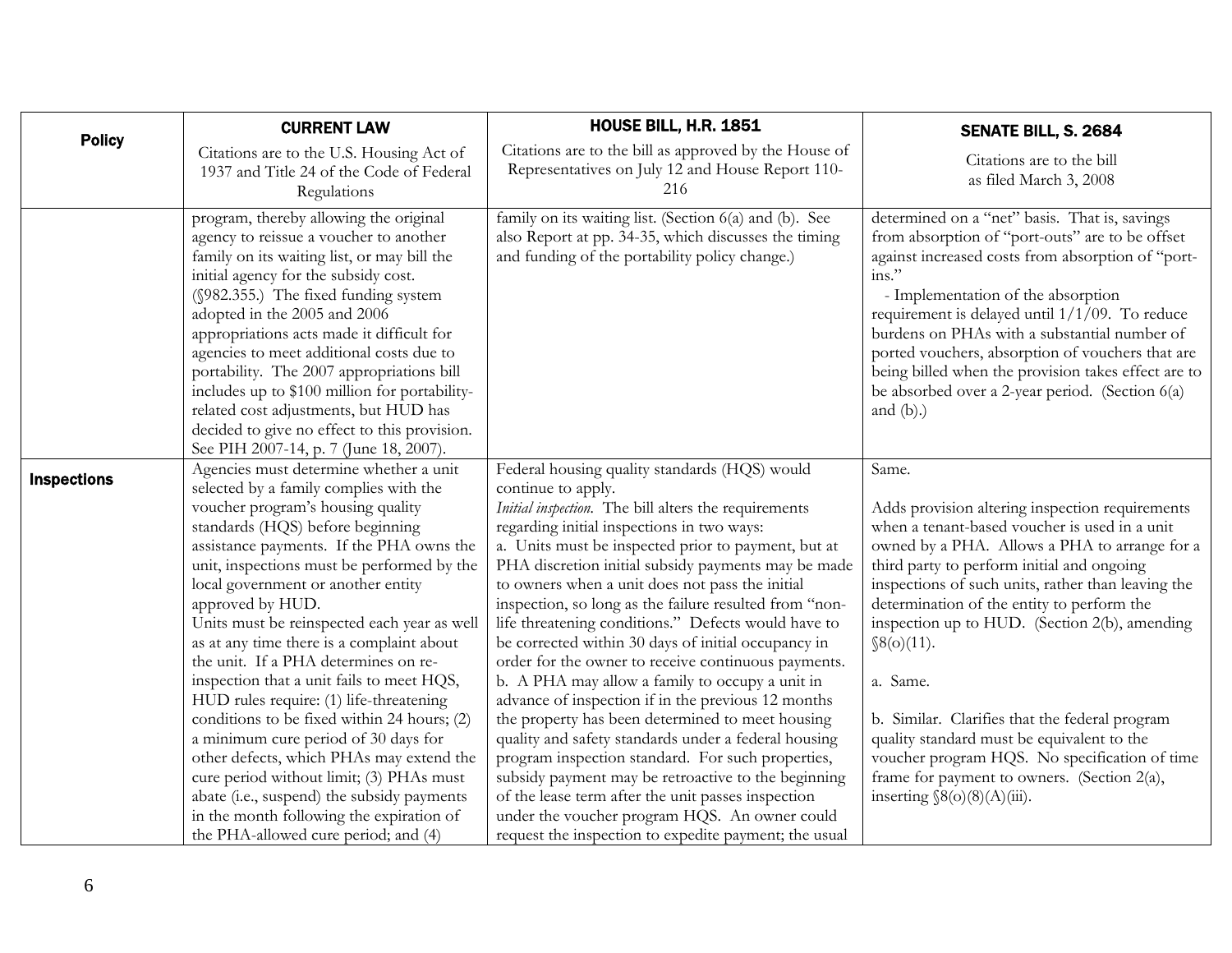| <b>Policy</b> | <b>CURRENT LAW</b>                                                                                                                                                                                                                                                | <b>HOUSE BILL, H.R. 1851</b>                                                                                                                                                                                                                                                                                                                                                                                                                                                                                                                                                                                                                                                                                                                                                                                                                                                                                                                                                                                                                                                                                                                                                                                                                                                                                                                                                                                                                                                                                                                                                                                                                                                                                                                                                                                                                                      | SENATE BILL, S. 2684                                                                                                                                                                                                                                                                                                                                                                                                                                                                                                                                                                                                                                                                                                                                                                                                                                                                                                                                                                                                                                                                                                                                                                                                                                        |
|---------------|-------------------------------------------------------------------------------------------------------------------------------------------------------------------------------------------------------------------------------------------------------------------|-------------------------------------------------------------------------------------------------------------------------------------------------------------------------------------------------------------------------------------------------------------------------------------------------------------------------------------------------------------------------------------------------------------------------------------------------------------------------------------------------------------------------------------------------------------------------------------------------------------------------------------------------------------------------------------------------------------------------------------------------------------------------------------------------------------------------------------------------------------------------------------------------------------------------------------------------------------------------------------------------------------------------------------------------------------------------------------------------------------------------------------------------------------------------------------------------------------------------------------------------------------------------------------------------------------------------------------------------------------------------------------------------------------------------------------------------------------------------------------------------------------------------------------------------------------------------------------------------------------------------------------------------------------------------------------------------------------------------------------------------------------------------------------------------------------------------------------------------------------------|-------------------------------------------------------------------------------------------------------------------------------------------------------------------------------------------------------------------------------------------------------------------------------------------------------------------------------------------------------------------------------------------------------------------------------------------------------------------------------------------------------------------------------------------------------------------------------------------------------------------------------------------------------------------------------------------------------------------------------------------------------------------------------------------------------------------------------------------------------------------------------------------------------------------------------------------------------------------------------------------------------------------------------------------------------------------------------------------------------------------------------------------------------------------------------------------------------------------------------------------------------------|
|               | Citations are to the U.S. Housing Act of<br>1937 and Title 24 of the Code of Federal<br>Regulations                                                                                                                                                               | Citations are to the bill as approved by the House of<br>Representatives on July 12 and House Report 110-<br>216                                                                                                                                                                                                                                                                                                                                                                                                                                                                                                                                                                                                                                                                                                                                                                                                                                                                                                                                                                                                                                                                                                                                                                                                                                                                                                                                                                                                                                                                                                                                                                                                                                                                                                                                                  | Citations are to the bill<br>as filed March 3, 2008                                                                                                                                                                                                                                                                                                                                                                                                                                                                                                                                                                                                                                                                                                                                                                                                                                                                                                                                                                                                                                                                                                                                                                                                         |
|               | termination of the housing assistance<br>(HAP) contract with the owner after<br>allowing the family a reasonable time to<br>relocate with voucher assistance. (Section<br>8(o)(8); 24 C.F.R. §982.404(a); Housing<br>Choice Voucher Program Guidebook 10-<br>27.) | 15-day time limit would apply. (See Report at p. 32.)<br>Ongoing inspections. Inspections would be required at<br>least every two years, and may be made on a property<br>basis rather than for the particular unit occupied by a<br>voucher holder. The ongoing inspection requirement<br>may be met by a satisfactory inspection of the<br>property under the rules of another federal housing<br>assistance program or under a non-federal program<br>with standards that equal or exceed the protections of<br>the voucher program HQS. Owners would have the<br>same time periods to cure defects as under current<br>regulations, but the standards of 24 hours to fix life-<br>threatening conditions and 30 days (or longer period<br>if approved by the PHA) for other defects would be<br>incorporated in the statute.<br>If defects are not fixed within the allotted time, PHAs<br>are to withhold subsidy payments for 60 days (or other<br>reasonable period established by the PHA) and may<br>use the withheld subsidies to make repairs, directly or<br>through contractors. Tenants are protected from<br>eviction while subsidy payments are withheld, and<br>may terminate the lease in order to move. If repairs<br>are not made and the PHA terminates the contract,<br>the lease between the owner and tenant also<br>terminates and the PHA must give the family at least<br>an additional 90 days to find a new unit to lease with<br>voucher assistance, extended if necessary (or the PHA<br>may give the family preference for the next available<br>public housing unit). A PHA must provide a family<br>displaced without fault after a unit fails inspection<br>"reasonable assistance" in finding a new residence,<br>including use of two months of subsidy payments for<br>relocation costs. (Section 2, substantially revising | Same policy changes for ongoing inspections.<br>If defects are not fixed within the allotted time,<br>PHAs are to <i>abate</i> subsidy payments for 120 days<br>(or until the defects are cured, if less). PHAs are<br>permitted to use abated subsidies to make repairs,<br>directly or through contractors, only in the case<br>of life-threatening conditions. (But see below re<br>authority to use subsidy funds to pay utility costs<br>unpaid by owners.) If repairs are not made<br>during the abatement period, the PHA must<br>terminate the housing assistance contract with the<br>owner, which also terminates the lease between<br>the owner and tenant.<br>Similar tenant protections, except tenants have at<br>least 120 days to move with a voucher, starting at<br>the beginning of the abatement period. If the<br>family is unable to secure a new unit within the<br>120 day search period, the family may choose to<br>keep searching with its voucher or receive<br>preference for the next available public housing<br>unit. "Reasonable relocation assistance" includes<br>up to 2 months of abated assistance, which may be<br>used for moving expenses and security deposit.<br>A PHA may require a family that uses relocation |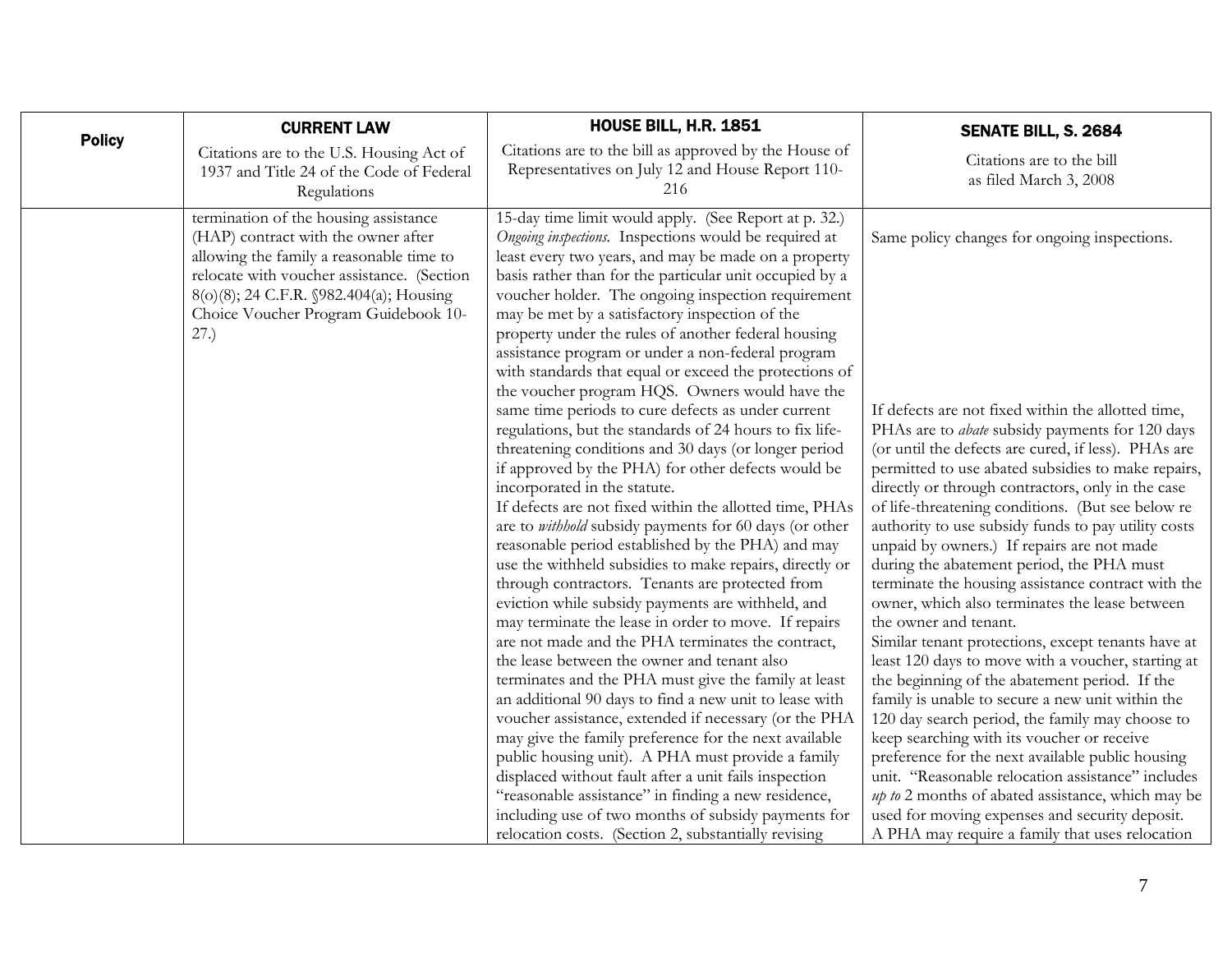<span id="page-7-0"></span>

| <b>Policy</b>                          | <b>CURRENT LAW</b>                                                                                                                                                                                                                                                                                                                                                                                                                                                                                                                                                  | HOUSE BILL, H.R. 1851                                                                                                                                                                                                                                                                                                                                                                                                                                                                                                                                                                                                                                                                                                                                                                                                                                                                                                                                                                                                                                                                             | SENATE BILL, S. 2684                                                                                                                                                                                                                                                                                                                                                                                                                                                                                                                                                                                               |
|----------------------------------------|---------------------------------------------------------------------------------------------------------------------------------------------------------------------------------------------------------------------------------------------------------------------------------------------------------------------------------------------------------------------------------------------------------------------------------------------------------------------------------------------------------------------------------------------------------------------|---------------------------------------------------------------------------------------------------------------------------------------------------------------------------------------------------------------------------------------------------------------------------------------------------------------------------------------------------------------------------------------------------------------------------------------------------------------------------------------------------------------------------------------------------------------------------------------------------------------------------------------------------------------------------------------------------------------------------------------------------------------------------------------------------------------------------------------------------------------------------------------------------------------------------------------------------------------------------------------------------------------------------------------------------------------------------------------------------|--------------------------------------------------------------------------------------------------------------------------------------------------------------------------------------------------------------------------------------------------------------------------------------------------------------------------------------------------------------------------------------------------------------------------------------------------------------------------------------------------------------------------------------------------------------------------------------------------------------------|
|                                        | Citations are to the U.S. Housing Act of<br>1937 and Title 24 of the Code of Federal<br>Regulations                                                                                                                                                                                                                                                                                                                                                                                                                                                                 | Citations are to the bill as approved by the House of<br>Representatives on July 12 and House Report 110-<br>216                                                                                                                                                                                                                                                                                                                                                                                                                                                                                                                                                                                                                                                                                                                                                                                                                                                                                                                                                                                  | Citations are to the bill<br>as filed March 3, 2008                                                                                                                                                                                                                                                                                                                                                                                                                                                                                                                                                                |
|                                        |                                                                                                                                                                                                                                                                                                                                                                                                                                                                                                                                                                     | \$8(0)(8).                                                                                                                                                                                                                                                                                                                                                                                                                                                                                                                                                                                                                                                                                                                                                                                                                                                                                                                                                                                                                                                                                        | assistance for a security deposit to repay the<br>funds if the security deposit on the defective unit<br>is refunded. (Section 2(a), inserting $\S(6)(8)(G)$ .<br>Abated funds used for relocation expenses are<br>"costs" to be considered in determining an<br>agency's renewal funding in the following year.<br>(Section 2(a), inserting $\S(6)(8)(G)(ix)$ .                                                                                                                                                                                                                                                   |
| <b>Administering</b><br>agencies       | HUD contracts with about 2,400 state and<br>local agencies to administer the voucher<br>program. HUD may contract with non-<br>profit entities in limited cases.                                                                                                                                                                                                                                                                                                                                                                                                    | No change from current law.                                                                                                                                                                                                                                                                                                                                                                                                                                                                                                                                                                                                                                                                                                                                                                                                                                                                                                                                                                                                                                                                       | No change from current law. Entities that<br>provide voucher assistance on a regional basis are<br>to receive preference for award of incremental<br>vouchers (subject to other criteria).                                                                                                                                                                                                                                                                                                                                                                                                                         |
| <b>Performance</b><br><b>standards</b> | Currently there is no statutory requirement<br>to assess agency performance in<br>administering the voucher program. HUD<br>initiated the Section 8 Management<br>Assessment Program (SEMAP) by<br>rulemaking in 1998. Under SEMAP,<br>agencies are evaluated based on their<br>compliance with statutory and regulatory<br>requirements, but not on achievement of<br>results based on the program's goals. By<br>regulation an agency has substantial time to<br>correct inadequate performance before<br>HUD may take away its funding. (24<br>C.F.R. Part 985.) | Adds a new statutory requirement for HUD to<br>establish standards and procedures for assessing PHA<br>performance in administering the voucher and section<br>8 homeownership programs. Performance would be<br>measured periodically (not necessarily annually, as is<br>currently the case) in specified areas that closely<br>match the current SEMAP categories, without the<br>regulatory detail. (HUD would be required to issue<br>new regulations.) The only area currently assessed<br>under SEMAP that is omitted from the required<br>standards is selection of families from the waiting list<br>in accordance with an agency's written criteria<br>(though HUD could add this if it wants under its<br>residual authority to add other areas for performance<br>measurement). The new requirement to assess<br>effectiveness in carrying out policies to achieve<br>deconcentration of poverty strengthens the standard<br>in the current regulation, which is only a bonus<br>factor. Also new is a requirement to assess the<br>reasonableness of rent burdens, linked to the new | Similar.<br>Performance must be measured at least<br>biennially.<br>Includes the following modifications of the<br>assessment criteria:<br>- Voucher utilization is to be adjusted for<br>project-based voucher commitments and for<br>absorption of a significant share of a PHA's<br>vouchers.<br>-Payment accuracy includes use of accurate<br>utility allowances.<br>- Compliance with targeting requirements must<br>be assessed.<br>Includes a requirement for HUD to issue<br>regulations concerning procedures and<br>mechanisms to overcome poor performance.<br>(Section 9, inserting new $\S(6)(21)$ .) |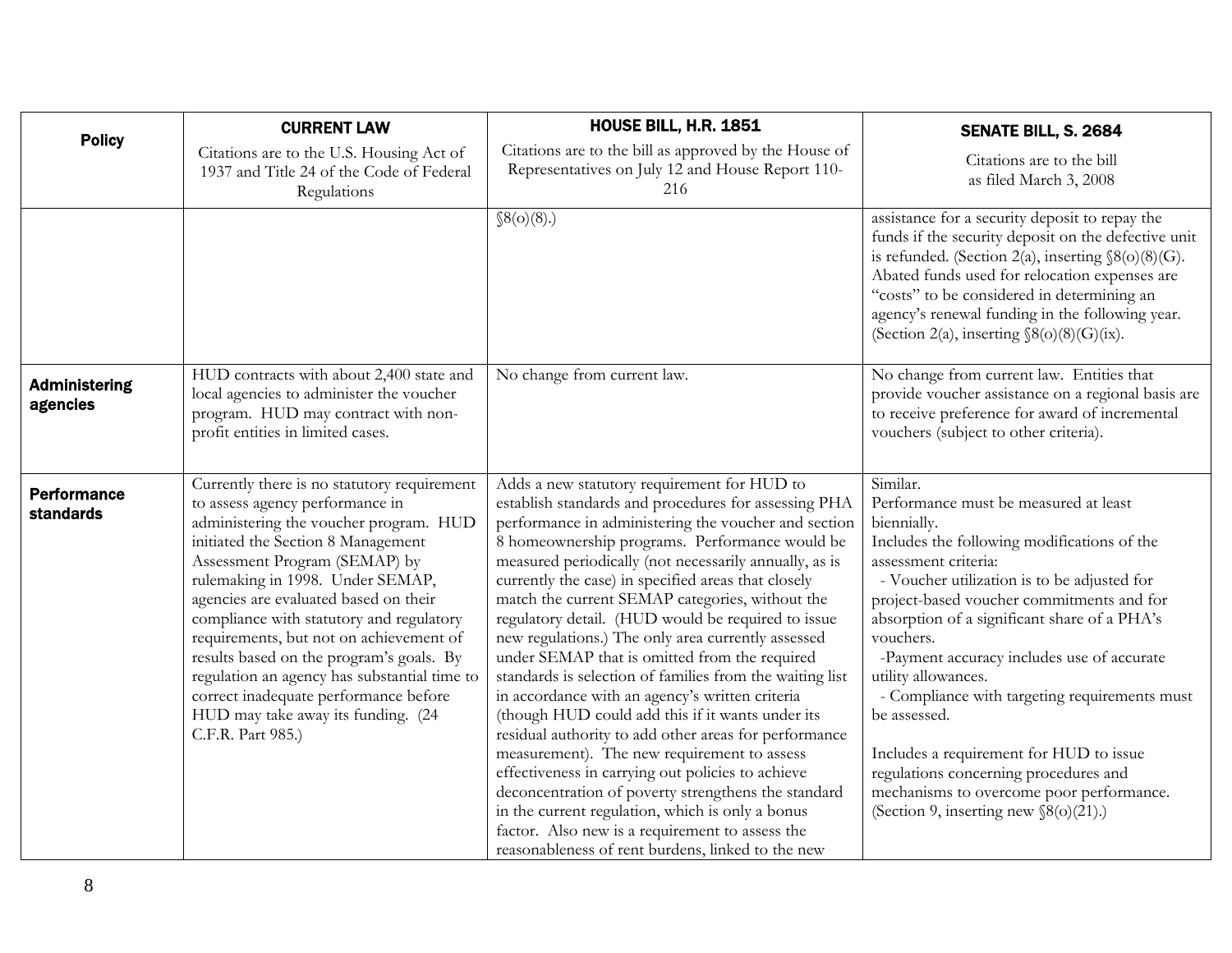<span id="page-8-0"></span>

|                                 | <b>CURRENT LAW</b>                                                                                                                                                                                                                                                                                                                                                                                                                                                                                                                                                                                                                                                                                                                                                                                                                                                                                                                                                                                                                                        | <b>HOUSE BILL, H.R. 1851</b>                                                                                                                                                                                                                                                                                                                                                                                                                                                                                                                                                                                                                                                                                                                                                                                                                                                                                                                                                                                                                                                                                                                                                                                                                                            | SENATE BILL, S. 2684                                                                                                                                                                                                                                                                                                                                                                                                                                                                                                    |
|---------------------------------|-----------------------------------------------------------------------------------------------------------------------------------------------------------------------------------------------------------------------------------------------------------------------------------------------------------------------------------------------------------------------------------------------------------------------------------------------------------------------------------------------------------------------------------------------------------------------------------------------------------------------------------------------------------------------------------------------------------------------------------------------------------------------------------------------------------------------------------------------------------------------------------------------------------------------------------------------------------------------------------------------------------------------------------------------------------|-------------------------------------------------------------------------------------------------------------------------------------------------------------------------------------------------------------------------------------------------------------------------------------------------------------------------------------------------------------------------------------------------------------------------------------------------------------------------------------------------------------------------------------------------------------------------------------------------------------------------------------------------------------------------------------------------------------------------------------------------------------------------------------------------------------------------------------------------------------------------------------------------------------------------------------------------------------------------------------------------------------------------------------------------------------------------------------------------------------------------------------------------------------------------------------------------------------------------------------------------------------------------|-------------------------------------------------------------------------------------------------------------------------------------------------------------------------------------------------------------------------------------------------------------------------------------------------------------------------------------------------------------------------------------------------------------------------------------------------------------------------------------------------------------------------|
| <b>Policy</b>                   | Citations are to the U.S. Housing Act of<br>1937 and Title 24 of the Code of Federal<br>Regulations                                                                                                                                                                                                                                                                                                                                                                                                                                                                                                                                                                                                                                                                                                                                                                                                                                                                                                                                                       | Citations are to the bill as approved by the House of<br>Representatives on July 12 and House Report 110-<br>216                                                                                                                                                                                                                                                                                                                                                                                                                                                                                                                                                                                                                                                                                                                                                                                                                                                                                                                                                                                                                                                                                                                                                        | Citations are to the bill<br>as filed March 3, 2008                                                                                                                                                                                                                                                                                                                                                                                                                                                                     |
|                                 |                                                                                                                                                                                                                                                                                                                                                                                                                                                                                                                                                                                                                                                                                                                                                                                                                                                                                                                                                                                                                                                           | statutory requirements outlined above. The provision<br>is silent concerning the consequences of different<br>levels of performance. (Section 10, inserting new<br>\$8(0)(21).]                                                                                                                                                                                                                                                                                                                                                                                                                                                                                                                                                                                                                                                                                                                                                                                                                                                                                                                                                                                                                                                                                         |                                                                                                                                                                                                                                                                                                                                                                                                                                                                                                                         |
|                                 |                                                                                                                                                                                                                                                                                                                                                                                                                                                                                                                                                                                                                                                                                                                                                                                                                                                                                                                                                                                                                                                           | <b>Voucher Funding</b>                                                                                                                                                                                                                                                                                                                                                                                                                                                                                                                                                                                                                                                                                                                                                                                                                                                                                                                                                                                                                                                                                                                                                                                                                                                  |                                                                                                                                                                                                                                                                                                                                                                                                                                                                                                                         |
| <b>Agency funding</b><br>levels | In 2005 and 2006, agencies' renewal<br>funding was based on the number of<br>authorized vouchers in use in May - July<br>2004 and their cost, adjusted by HUD's<br>formula annual adjustment factors and for<br>tenant protection vouchers. (A similar<br>policy applied in 2004 based on mid-2003<br>data.) In each year Congress did not<br>provide sufficient funding for the new<br>formula, resulting in pro rata cuts of 4<br>percent and 5.4 percent, respectively.<br>In<br>2003 and earlier years, agencies received<br>sufficient funding to support the actual<br>cost of authorized vouchers in use.<br>For 2007, Congress changed the renewal<br>funding policy in a manner similar to what<br>SEVRA would require. Agencies' renewal<br>funding was based on the cost of their<br>vouchers in use in calendar year 2006,<br>adjusted by inflation and for recently-<br>issued tenant protection vouchers and for<br>vouchers reserved for project-based<br>commitments. Agencies received 105<br>percent of their funding eligibility under | Each agency's share of annual appropriations would<br>be based on its actual leasing and costs in the last<br>completed calendar year, adjusted by HUD's formula<br>annual adjustment factors and for recently-issued<br>tenant protection or incremental vouchers.<br>Adjustments also would be required for vouchers left<br>unused due to project-based commitments and for<br>the full-year cost of vouchers ported in the prior<br>calendar year, and HUD would have discretion to<br>make other adjustments, including for natural<br>disasters. Renewal funding would not be provided:<br>(a) for vouchers funded by non-section 8 funds,<br>unless a PHA used the non-Section 8 funds to<br>maintain vouchers in use in a year when renewal<br>funding is reduced by proration; or (b) in 2009, for<br>vouchers funded out of agency reserve funds above<br>103% of the authorized level. If Congress provides<br>insufficient funding, each agency's share would be<br>pro-rated, except for the renewal costs of enhanced<br>vouchers under section 8(t), which must be funded in<br>full.<br>HUD is directed to set aside excess funds not needed<br>to fund the formula, as well as unspent prior year<br>funds that are recaptured, to reimburse increased | Similar to House bill, except the use of reserve<br>funds to provide additional vouchers is limited to<br>103 percent of the authorized level each year, and<br>not just in the second year of implementation.<br>Rather than recapturing excess prior year funds<br>and reallocating them by May of each year, excess<br>prior year funds would be offset in determining<br>the amount of renewal funding each agency<br>receives annually. If the amount appropriated for<br>renewal funding is more than the formula |
|                                 | this formula. Congress retained the<br>prohibition, in effect since 2003, on                                                                                                                                                                                                                                                                                                                                                                                                                                                                                                                                                                                                                                                                                                                                                                                                                                                                                                                                                                              | costs related to portability and "family self-sufficiency<br>activities." Any remaining funds not needed for these                                                                                                                                                                                                                                                                                                                                                                                                                                                                                                                                                                                                                                                                                                                                                                                                                                                                                                                                                                                                                                                                                                                                                      | eligibility of each agency, the remaining funds<br>(after reservation of the funds needed for current                                                                                                                                                                                                                                                                                                                                                                                                                   |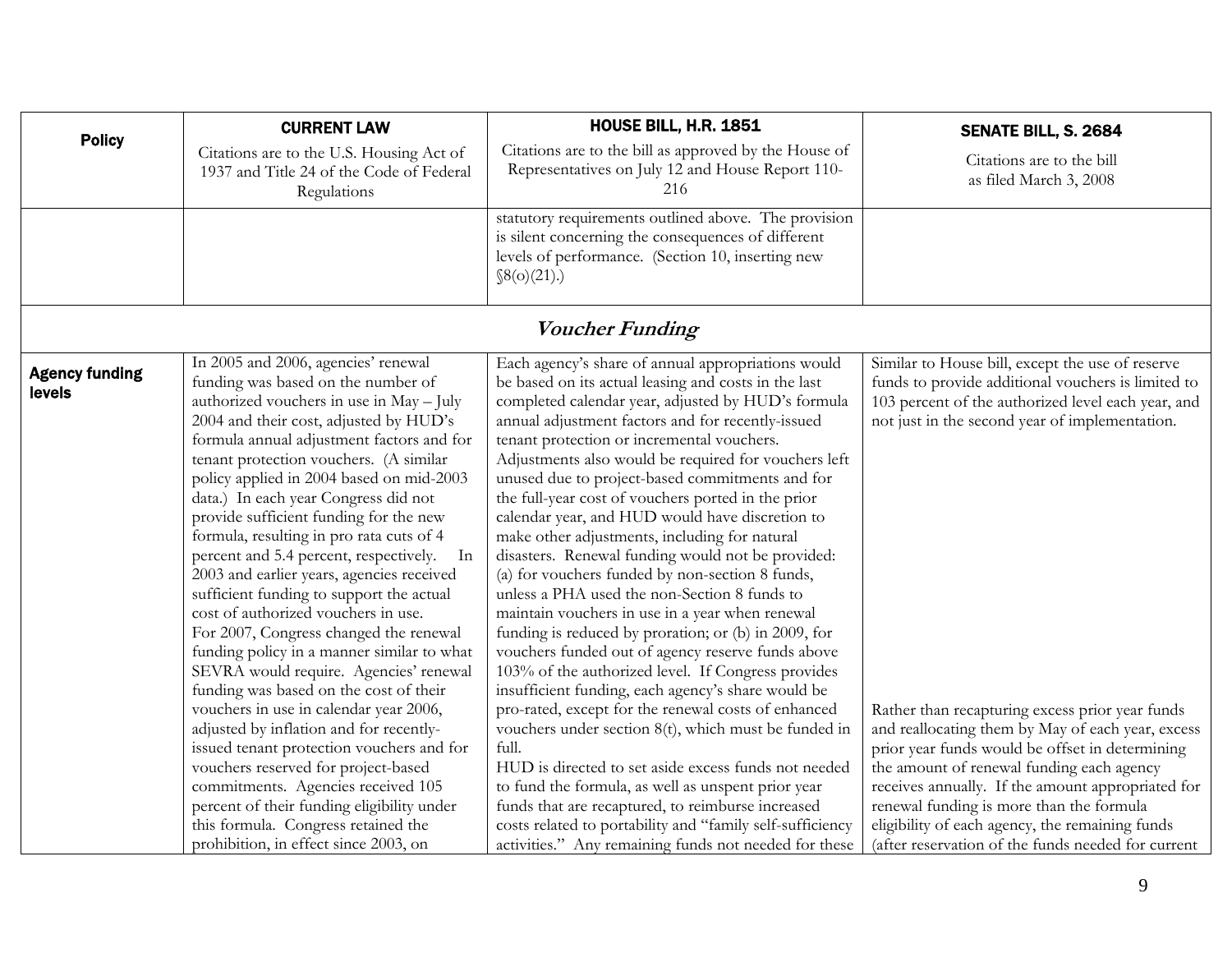<span id="page-9-0"></span>

| <b>Policy</b>        | <b>CURRENT LAW</b>                                                                                                                                                                                                                                                                                                                                                                                                                                                                                                                                                                                                                                                                                                                                                                                                                                                                                                                                                                                                      | <b>HOUSE BILL, H.R. 1851</b>                                                                                                                                                                                                                                                                                                                                                                                                                                                                                                                                                                                                                                                                                                                                                                                                                                                                                                                                                                                                                                                                                                                                                                                                                                                                                                 | SENATE BILL, S. 2684                                                                                                                                                                                                                                                                                                                                                                                                                                                                                                                                                                                                                    |
|----------------------|-------------------------------------------------------------------------------------------------------------------------------------------------------------------------------------------------------------------------------------------------------------------------------------------------------------------------------------------------------------------------------------------------------------------------------------------------------------------------------------------------------------------------------------------------------------------------------------------------------------------------------------------------------------------------------------------------------------------------------------------------------------------------------------------------------------------------------------------------------------------------------------------------------------------------------------------------------------------------------------------------------------------------|------------------------------------------------------------------------------------------------------------------------------------------------------------------------------------------------------------------------------------------------------------------------------------------------------------------------------------------------------------------------------------------------------------------------------------------------------------------------------------------------------------------------------------------------------------------------------------------------------------------------------------------------------------------------------------------------------------------------------------------------------------------------------------------------------------------------------------------------------------------------------------------------------------------------------------------------------------------------------------------------------------------------------------------------------------------------------------------------------------------------------------------------------------------------------------------------------------------------------------------------------------------------------------------------------------------------------|-----------------------------------------------------------------------------------------------------------------------------------------------------------------------------------------------------------------------------------------------------------------------------------------------------------------------------------------------------------------------------------------------------------------------------------------------------------------------------------------------------------------------------------------------------------------------------------------------------------------------------------------|
|                      | Citations are to the U.S. Housing Act of<br>1937 and Title 24 of the Code of Federal<br>Regulations                                                                                                                                                                                                                                                                                                                                                                                                                                                                                                                                                                                                                                                                                                                                                                                                                                                                                                                     | Citations are to the bill as approved by the House of<br>Representatives on July 12 and House Report 110-<br>216                                                                                                                                                                                                                                                                                                                                                                                                                                                                                                                                                                                                                                                                                                                                                                                                                                                                                                                                                                                                                                                                                                                                                                                                             | Citations are to the bill<br>as filed March 3, 2008                                                                                                                                                                                                                                                                                                                                                                                                                                                                                                                                                                                     |
|                      | agencies using more than their authorized<br>number of vouchers.<br>For 2008, Congress directed HUD to base<br>renewal funding on agencies' voucher<br>leasing and costs in <i>fiscal year</i> 2007 (Oct.<br>2006 - Sept. 2007), with similar<br>adjustments as in 2007. Renewal funding<br>is offset by excess fund balances from<br>prior years (see below).                                                                                                                                                                                                                                                                                                                                                                                                                                                                                                                                                                                                                                                          | two purposes are to be allocated to agencies that<br>performed best in using renewal funds to serve<br>eligible families. Such reallocated funds can be used<br>to serve additional families, regardless of a PHA's<br>number of authorized vouchers, except that in 2009<br>an agency may not use such funds to support more<br>than 103 percent of its authorized vouchers. (Section<br>6, inserting revised $\delta(dd(2))$                                                                                                                                                                                                                                                                                                                                                                                                                                                                                                                                                                                                                                                                                                                                                                                                                                                                                               | year portability and FSS cost adjustments), rather<br>than being distributed pro rata, are allocated<br>based on PHA performance in utilizing available<br>funds and assisting families and communities'<br>relative need. (Section 6, inserting revised<br>$\mathcal{S}(dd(2))$                                                                                                                                                                                                                                                                                                                                                        |
| <b>Reserve funds</b> | Prior to 2002, PHAs were permitted to<br>retain two months of reserves, and HUD<br>would replenish reserves used for<br>permissible purposes. In 2002, Congress<br>reduced the maximum reserve level to one<br>month, and recaptured the additional<br>funds. The 2003 and 2004 appropriations<br>acts provided a central fund to HUD to<br>permit agencies to increase use of<br>authorized vouchers. No such funds have<br>been provided since 2004. The 2005<br>appropriations act required HUD to<br>reduce program reserves from one month<br>to one week. In January 2006, HUD<br>announced that it was rescinding all<br>remaining reserve funds accumulated from<br>2004 and earlier voucher funding, but<br>would allow agencies to retain unused 2005<br>funds in an "undesignated fund balance<br>account," subsequently renamed a "net<br>cumulative HAP equity account." (PIH<br>2006-03, Jan. 11, 2006; PIH 2007-14, June<br>18, 2007.) Agencies may use these carry-<br>over funds to support additional | HUD is directed to recapture all unused funds above<br>5 percent of annual renewal funding at the end of<br>each calendar year. (See above for how these funds<br>are to be reallocated.) In the first year after<br>enactment, however, PHAs may retain carryover<br>funds equal to $12.5\%$ (one and $\frac{1}{2}$ months) of their<br>renewal funding allocation. (Section 6, inserting<br>§8(dd(4).) Permitted levels of reserve funds may be<br>used for all authorized purposes, and HUD may not<br>recapture them.<br>Every agency may, in the last quarter of the calendar<br>year, draw up to an additional two percent of renewal<br>funding as an advance on the subsequent year's<br>renewal funding. (Agencies with reserve funds could<br>draw only the difference between their reserve funds<br>and the 2 percent maximum advance and must first<br>use their reserves.) Such funds may be used to meet<br>the costs above the annual funding level incurred for<br>any reason, including temporary overleasing. This<br>policy innovation is a cost-free way of providing<br>contingency funding to agencies, to enable them to<br>aim to use all of their funds and all of their authorized<br>vouchers without fear of overshooting the goal. The<br>advance policy requires no added budget authority so | HUD is directed to <i>offset</i> the amount of renewal<br>funding by the amount of excess unused prior<br>year funds. For 2009, the excess unused funds<br>level is 12.5% (same as the House bill). Note that<br>this determination is made without regard to<br>whether the funds could be used for authorized<br>vouchers, unlike the measure in the 2008<br>appropriations act. For 2010, the excess unused<br>funds level is 7.5%. For 2011 and thereafter, the<br>excess unused funds level is 5%, like the House<br>bill. (Section 6, inserting §8(dd(4).)<br>Same advance policy. (Section 6, inserting<br>$\mathcal{S}(dd)(3).$ |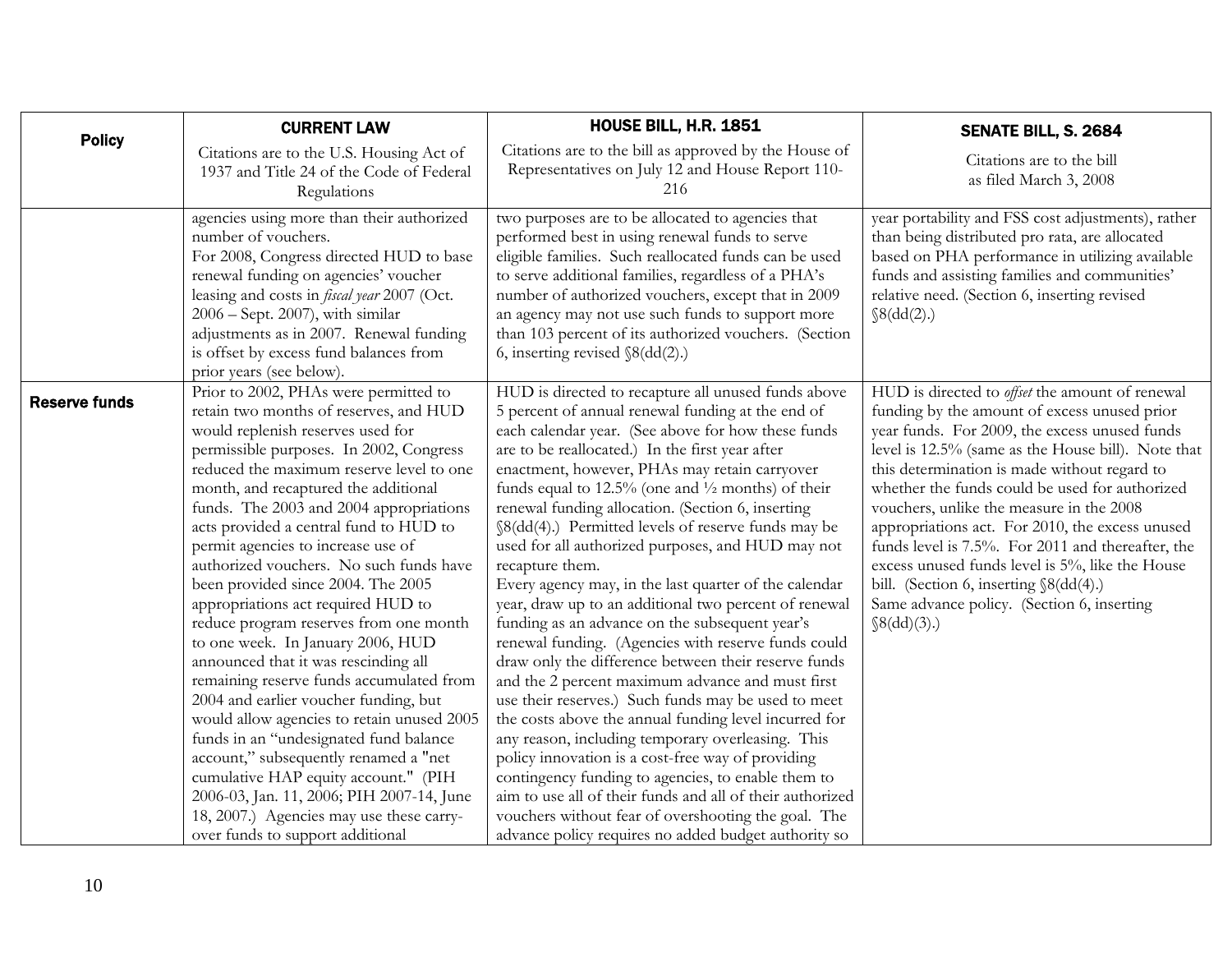<span id="page-10-0"></span>

|                                            | <b>CURRENT LAW</b>                                                                                                                                                                                                                                                                                                                                                                                                                                                                                                                                                                                                                                                                                                                                                                                         | HOUSE BILL, H.R. 1851                                                                                                                                                                                                                                                                                                                                                                                                                                                                                                                                                                                                            | SENATE BILL, S. 2684                                                                                                                                                                                                                                                                                                                                                                                                                                                                                                                            |
|--------------------------------------------|------------------------------------------------------------------------------------------------------------------------------------------------------------------------------------------------------------------------------------------------------------------------------------------------------------------------------------------------------------------------------------------------------------------------------------------------------------------------------------------------------------------------------------------------------------------------------------------------------------------------------------------------------------------------------------------------------------------------------------------------------------------------------------------------------------|----------------------------------------------------------------------------------------------------------------------------------------------------------------------------------------------------------------------------------------------------------------------------------------------------------------------------------------------------------------------------------------------------------------------------------------------------------------------------------------------------------------------------------------------------------------------------------------------------------------------------------|-------------------------------------------------------------------------------------------------------------------------------------------------------------------------------------------------------------------------------------------------------------------------------------------------------------------------------------------------------------------------------------------------------------------------------------------------------------------------------------------------------------------------------------------------|
| <b>Policy</b>                              | Citations are to the U.S. Housing Act of<br>1937 and Title 24 of the Code of Federal<br>Regulations                                                                                                                                                                                                                                                                                                                                                                                                                                                                                                                                                                                                                                                                                                        | Citations are to the bill as approved by the House of<br>Representatives on July 12 and House Report 110-<br>216                                                                                                                                                                                                                                                                                                                                                                                                                                                                                                                 | Citations are to the bill<br>as filed March 3, 2008                                                                                                                                                                                                                                                                                                                                                                                                                                                                                             |
|                                            | authorized vouchers. For 2008, Congress<br>has defined excess fund balances as the<br>amount above 7 percent of 2007 renewal<br>funding that could not be used for<br>authorized vouchers.                                                                                                                                                                                                                                                                                                                                                                                                                                                                                                                                                                                                                 | long as Congress continues the recent practice of<br>including an advance appropriation (about \$4.2 billion<br>each year since 2002) within each year's housing<br>voucher appropriation. (Section 6, inserting<br>$\{(8(dd)(3))$ .                                                                                                                                                                                                                                                                                                                                                                                             |                                                                                                                                                                                                                                                                                                                                                                                                                                                                                                                                                 |
| <b>Authorization of</b><br>renewal funding | Funding to renew previously awarded<br>vouchers is permanently authorized,<br>subject to appropriation. (Section 8(dd).)                                                                                                                                                                                                                                                                                                                                                                                                                                                                                                                                                                                                                                                                                   | Renewal funding "as may be necessary" is authorized<br>for five years, through 2012. (Section 6, inserting<br>$\{(8(dd)(1)(A)).\}$                                                                                                                                                                                                                                                                                                                                                                                                                                                                                               | Same.                                                                                                                                                                                                                                                                                                                                                                                                                                                                                                                                           |
| <b>New vouchers</b>                        | Authorization for new incremental<br>vouchers expired after 2003. (Section 558<br>of the Quality Housing and Work<br>Responsibility Act of 1998.) Current law<br>provides a formula to distribute funds<br>appropriated for new vouchers not<br>restricted to a particular purpose. (Section<br>213(d) of the Housing and Community<br>Development Act of 1974, 42 U.S.C.<br>§1439.) Various sections of the USHA<br>authorize the issuance of new "tenant<br>protection" vouchers to replace other<br>federal housing assistance. Beginning in<br>2006, HUD restricted issuance of new<br>tenant protection vouchers to occupied<br>units. The 2008 appropriations act<br>requires that tenant protection vouchers be<br>issued to replace all units that were<br>occupied within the previous 24 months. | Funding is authorized for 20,000 new incremental<br>vouchers in each of the 5 years 2008 - 2012, for a<br>total of 100,000 new vouchers. (Section 14.)<br>Includes authorization for all types of new "tenant<br>protection" vouchers, as well as vouchers necessary<br>to comply with a consent decree or court order and<br>to protect victims of domestic violence, and directs<br>HUD to provide replacement vouchers for all lost<br>units, without limitation to whether the units were<br>occupied at the date demolition, disposition or<br>conversion is approved. (Section 6, inserting revised<br>$\{(8(dd)(1)(B))\}$ | Authorization for same number of incremental<br>vouchers as House bill, with preferences for<br>receipt of such assistance to preserve affordable<br>housing and for entities that provide voucher<br>assistance on a regional basis, as part of the "fair<br>share" allocation process. (Section 21.)<br>Similar to House bill on tenant protection<br>vouchers, with some changes in authorized<br>categories and priorities for funding in event of a<br>shortfall in appropriations. (Section 6, inserting<br>revised $\delta(dd)(1)(B)$ .) |
| <b>Administrative fees</b>                 | Under Section 8(q), agencies earn ongoing<br>administrative fees based on the number of<br>units leased. From 2004 through 2007,<br>appropriations acts have overridden the<br>existing fee framework, and have based                                                                                                                                                                                                                                                                                                                                                                                                                                                                                                                                                                                      | Bill updates Section $8(q)$ , retaining the statutory policy<br>under which fees are based on units leased. Adds<br>new requirement to include in the calculation of fees<br>an amount "for the cost of issuing voucher[s] to new<br>participants." HUD is required to update the fee rate                                                                                                                                                                                                                                                                                                                                       | Similar, except permits HUD to revise the<br>methodology used to calculate each agency's per-<br>voucher fee through rulemaking. (Section 7(a),<br>amending $\S(9)$ .)                                                                                                                                                                                                                                                                                                                                                                          |
|                                            | each agency's share of total administrative                                                                                                                                                                                                                                                                                                                                                                                                                                                                                                                                                                                                                                                                                                                                                                | annually based on changes in wage data or other                                                                                                                                                                                                                                                                                                                                                                                                                                                                                                                                                                                  |                                                                                                                                                                                                                                                                                                                                                                                                                                                                                                                                                 |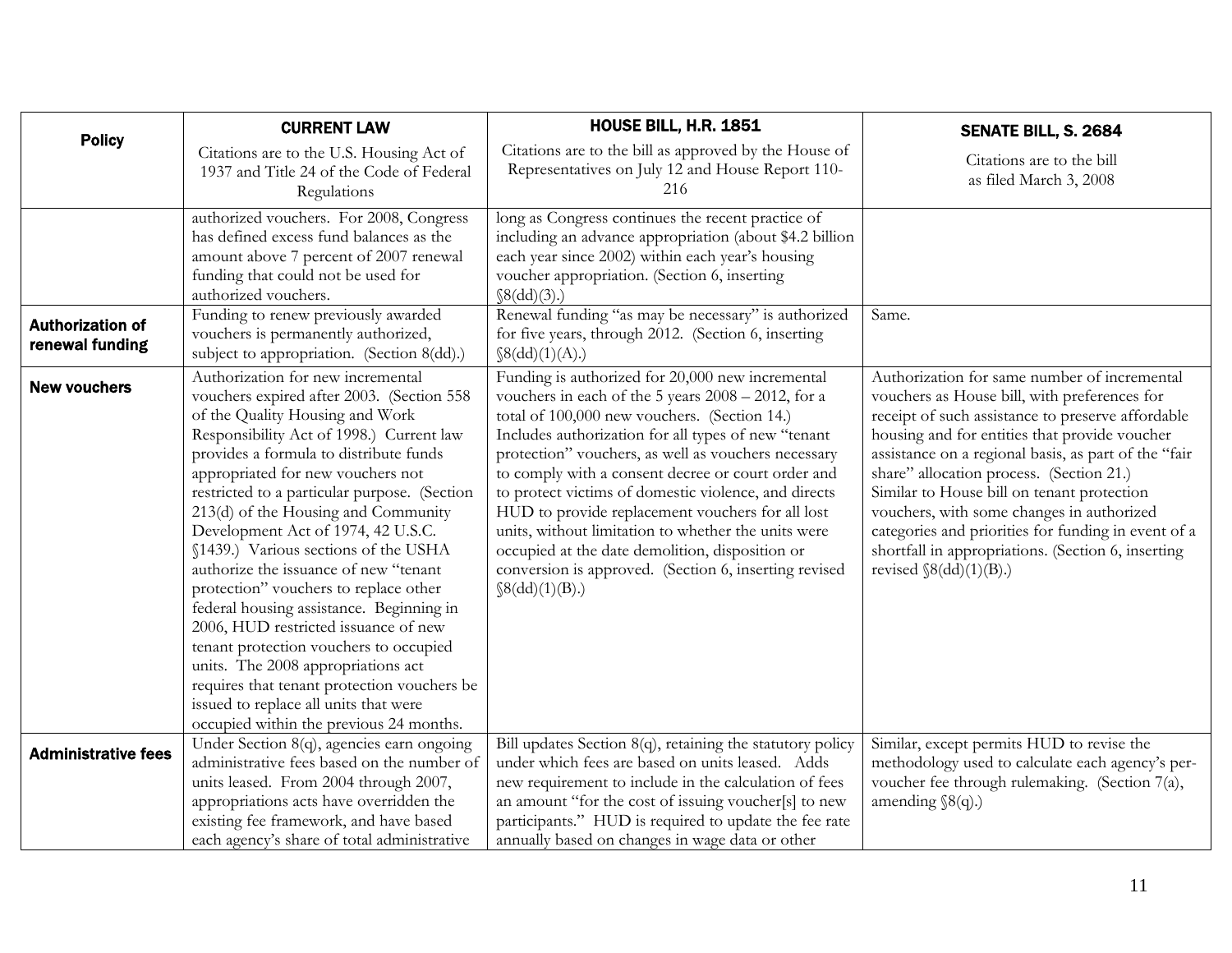<span id="page-11-0"></span>

|                                                                     | <b>CURRENT LAW</b>                                                                                                                                                                                                                                                                                                                                                                                                                                                                                                                                                                                                                           | <b>HOUSE BILL, H.R. 1851</b>                                                                                                                                                                                                                                                                                                                                                                                                                                                                                                                                                                                                             | SENATE BILL, S. 2684                                                                                                                                                                                                                                                                                                                                                                                                                                                                                                                                                                 |  |
|---------------------------------------------------------------------|----------------------------------------------------------------------------------------------------------------------------------------------------------------------------------------------------------------------------------------------------------------------------------------------------------------------------------------------------------------------------------------------------------------------------------------------------------------------------------------------------------------------------------------------------------------------------------------------------------------------------------------------|------------------------------------------------------------------------------------------------------------------------------------------------------------------------------------------------------------------------------------------------------------------------------------------------------------------------------------------------------------------------------------------------------------------------------------------------------------------------------------------------------------------------------------------------------------------------------------------------------------------------------------------|--------------------------------------------------------------------------------------------------------------------------------------------------------------------------------------------------------------------------------------------------------------------------------------------------------------------------------------------------------------------------------------------------------------------------------------------------------------------------------------------------------------------------------------------------------------------------------------|--|
| <b>Policy</b>                                                       | Citations are to the U.S. Housing Act of<br>1937 and Title 24 of the Code of Federal<br>Regulations                                                                                                                                                                                                                                                                                                                                                                                                                                                                                                                                          | Citations are to the bill as approved by the House of<br>Representatives on July 12 and House Report 110-<br>216                                                                                                                                                                                                                                                                                                                                                                                                                                                                                                                         | Citations are to the bill<br>as filed March 3, 2008                                                                                                                                                                                                                                                                                                                                                                                                                                                                                                                                  |  |
|                                                                     | fee funding on the amount the agency<br>earned for units leased in 2003, with<br>adjustments for subsequent awards of new<br>vouchers, but without any adjustment for<br>increased labor, insurance or other costs.<br>In some years funding has been<br>insufficient to meet this revised formula,<br>resulting in a proration of administrative<br>fee funds. For 2008, payment of<br>administrative fees will again be based on<br>vouchers in use.                                                                                                                                                                                       | objective measure of the cost of program<br>administration, using PHAs' 2003 rates, updated for<br>inflation, as the basis of current fees. (Section 7(a),<br>amending $\S(q)$ .)                                                                                                                                                                                                                                                                                                                                                                                                                                                        |                                                                                                                                                                                                                                                                                                                                                                                                                                                                                                                                                                                      |  |
|                                                                     | <b>Protections for Tenants and Owners</b>                                                                                                                                                                                                                                                                                                                                                                                                                                                                                                                                                                                                    |                                                                                                                                                                                                                                                                                                                                                                                                                                                                                                                                                                                                                                          |                                                                                                                                                                                                                                                                                                                                                                                                                                                                                                                                                                                      |  |
| <b>Enhanced vouchers</b><br>for families losing<br>other assistance | Tenants in privately-owned buildings who<br>face steep rent increases due to the end of<br>federal subsidies now have a right to<br>remain in their homes with "enhanced"<br>vouchers to meet the increased rent costs.<br>(Section 8(t).) An "overhoused" family<br>(e.g., a parent whose grown children have<br>moved out) receives a voucher subsidy<br>based on the PHA's usual occupancy<br>standards for the family's size and<br>composition, rather than the number of<br>bedrooms in the unit, and may be required<br>to move out of the building, if necessary,<br>to a unit of appropriate size to receive<br>voucher assistance. | A family eligible for enhanced voucher assistance may<br>elect to remain in the same project even if the family<br>size is smaller or larger than the PHA would normally<br>permit to reside in the unit, except that a family may<br>be required to move to a unit of appropriate size if<br>available in the project. (Section 15, amending<br>$\S(6t)(1)(B)$ .)<br>Proposed funding policy changes would require the<br>full cost of renewing enhanced vouchers to be met<br>even if renewal funding appropriated is insufficient to<br>meet need as determined by the revised formula<br>(Section 6, adding new $\S$ 8(dd)(2)(E)(i). | In addition to the House-proposed change,<br>provides that families eligible for enhanced<br>vouchers are not required to requalify under the<br>PHA's selection standards. Requires that owners<br>accept the enhanced vouchers, and terminate<br>tenancies only in cases of serious or repeated<br>violations of the lease or applicable law. (Section<br>14, amending §8(t).) See Project-based Voucher<br>section below regarding new option for<br>Preservation Project-based Vouchers In Lieu of<br>Enhanced Vouchers (section 15 of the bill).<br>Same funding policy change. |  |
| <b>Discrimination</b>                                               | Agencies are required to comply with all<br>civil rights and fair housing laws, and to                                                                                                                                                                                                                                                                                                                                                                                                                                                                                                                                                       | No change from current law.                                                                                                                                                                                                                                                                                                                                                                                                                                                                                                                                                                                                              | No change from current law.                                                                                                                                                                                                                                                                                                                                                                                                                                                                                                                                                          |  |
|                                                                     | affirmatively further fair housing in<br>carrying out the agency plan, which covers<br>public housing and the tenant-based                                                                                                                                                                                                                                                                                                                                                                                                                                                                                                                   |                                                                                                                                                                                                                                                                                                                                                                                                                                                                                                                                                                                                                                          |                                                                                                                                                                                                                                                                                                                                                                                                                                                                                                                                                                                      |  |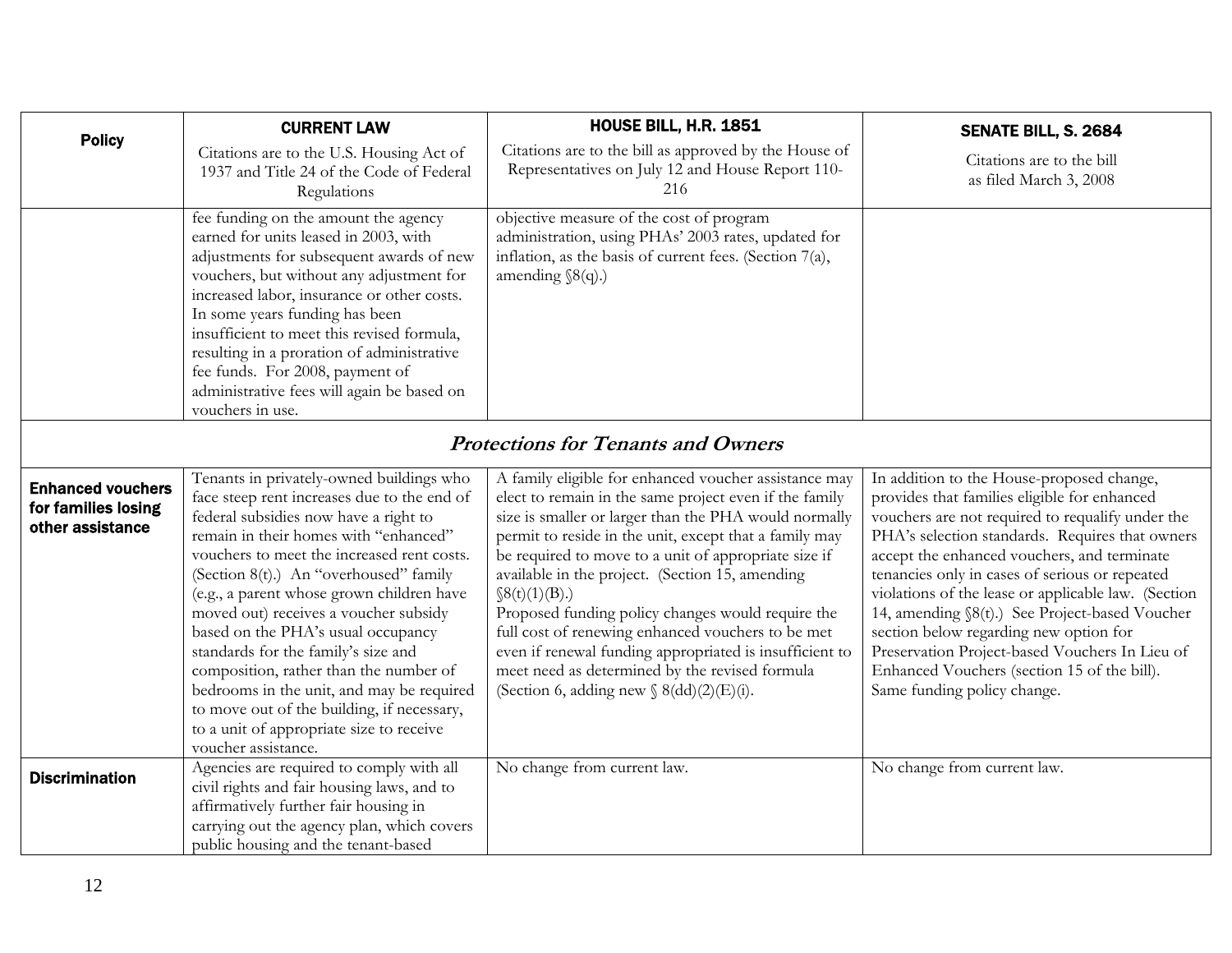<span id="page-12-0"></span>

| <b>Policy</b>                                                                                       | <b>CURRENT LAW</b>                                                                                                                                                                                                                                                                                                                                                                                                                                                        | <b>HOUSE BILL, H.R. 1851</b>                                                                                                                                                                                                                 | SENATE BILL, S. 2684                                                                                                                                                                                                                                                                                                                            |
|-----------------------------------------------------------------------------------------------------|---------------------------------------------------------------------------------------------------------------------------------------------------------------------------------------------------------------------------------------------------------------------------------------------------------------------------------------------------------------------------------------------------------------------------------------------------------------------------|----------------------------------------------------------------------------------------------------------------------------------------------------------------------------------------------------------------------------------------------|-------------------------------------------------------------------------------------------------------------------------------------------------------------------------------------------------------------------------------------------------------------------------------------------------------------------------------------------------|
|                                                                                                     | Citations are to the U.S. Housing Act of<br>1937 and Title 24 of the Code of Federal<br>Regulations                                                                                                                                                                                                                                                                                                                                                                       | Citations are to the bill as approved by the House of<br>Representatives on July 12 and House Report 110-<br>216                                                                                                                             | Citations are to the bill<br>as filed March 3, 2008                                                                                                                                                                                                                                                                                             |
|                                                                                                     | voucher program. (Section 5A(d)(15).)<br>People with disabilities entitled to<br>adjustment or waiver of some program<br>rules as a "reasonable accommodation."<br>For example, a PHA may pay a higher<br>subsidy for a unit with special features<br>needed by a person with a disability.                                                                                                                                                                               |                                                                                                                                                                                                                                              |                                                                                                                                                                                                                                                                                                                                                 |
| <b>Voucher holder</b><br>access to federally<br>assisted properties                                 | Owners of properties receiving low-<br>income housing tax credits or HOME<br>funds, participating in the Mark-to-Market<br>program, or purchased from HUD are<br>prohibited from refusing to lease to<br>voucher holders because of their status as<br>voucher holders. (26 U.S.C $\mathcal{S}(h)(6)(B)(iv);$<br>42 U.S.C. §12745(a)(1)(D); 42 U.S.C.<br>1437, Note; 12 U.S.C. §1701Z-1)                                                                                  | No change from current law.                                                                                                                                                                                                                  | No change from current law, but directs the<br>Government Accountability Office (GAO) to<br>conduct a study of obstacles to use of vouchers<br>in federally subsidized properties and determine<br>whether changes in the statutes, regulations or<br>administration of federal housing programs<br>would reduce those obstacles. (Section 17.) |
| <b>Public accountability</b><br>and required<br>participation by<br>residents in policy-<br>setting | Agencies are required to have 5-year and<br>annual plans setting forth their goals and<br>major policy decisions. Resident advisory<br>boards must be consulted in preparation of<br>these plans, and the agency must hold a<br>public hearing each year to receive<br>comments on its draft annual plan. Most<br>agencies are required to have a voucher<br>program participant or resident of public<br>housing on their board of directors.<br>(Sections $2(b)$ ; 5A.) | No change from current law, except that PHAs must<br>include in their annual plans the HUD-provided data<br>on rent burdens and concentration of voucher<br>holders, and their response. (See Subsidy standards<br>and rent burdens, above.) | Same as House bill.                                                                                                                                                                                                                                                                                                                             |
| <b>Timely payments</b>                                                                              | Agencies are required to make timely<br>payments to owners, and may have to pay<br>a fine if payments are overdue. (Section<br>$8(o)(10)(D)$ .)                                                                                                                                                                                                                                                                                                                           | No change from current law. Timeliness of actions<br>related to landlord participation is a required<br>component of performance assessment. (See section<br>on Performance standards, above.)                                               | Same as House bill.                                                                                                                                                                                                                                                                                                                             |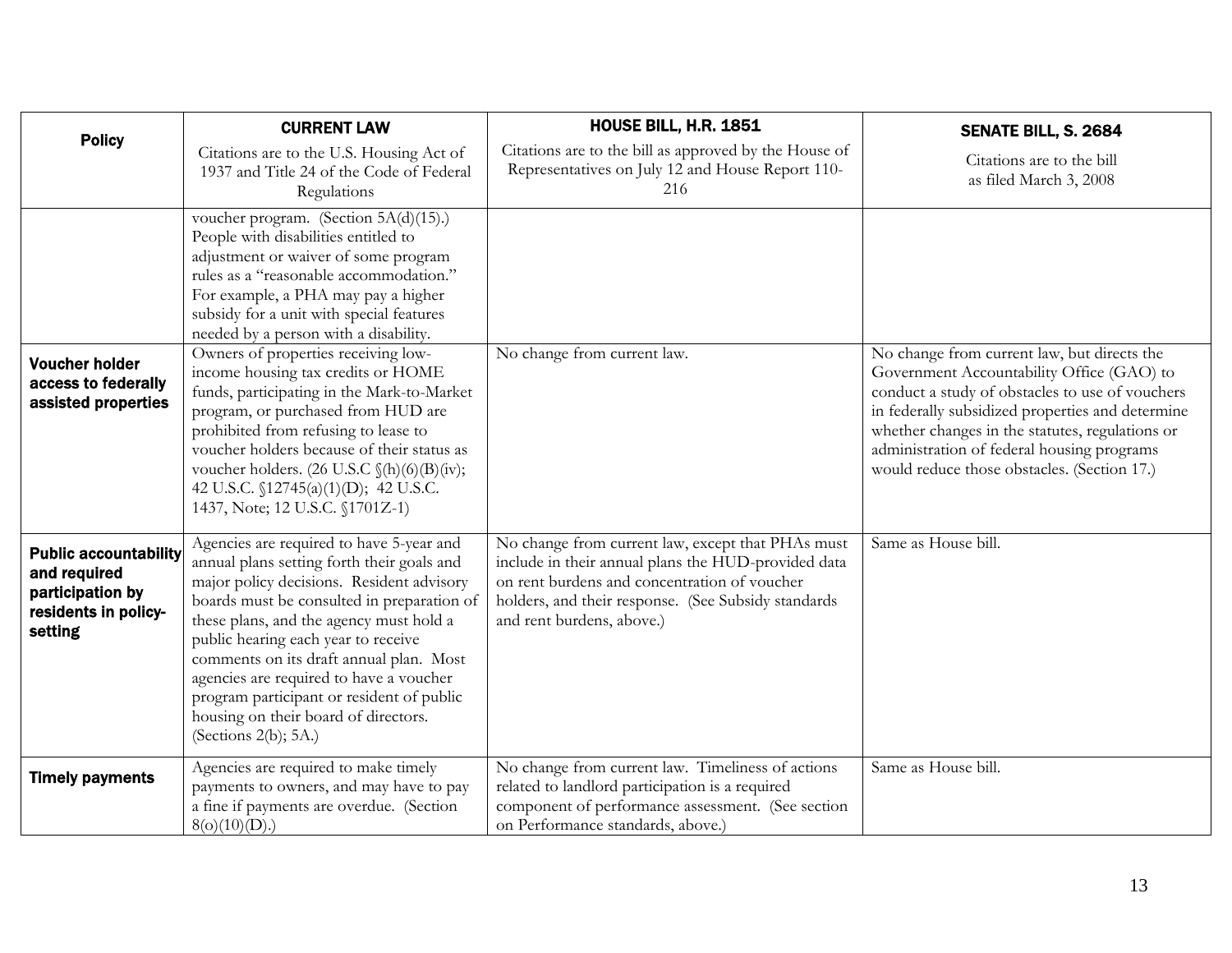<span id="page-13-0"></span>

| <b>Policy</b>                                     | <b>CURRENT LAW</b>                                                                                                                                                                                                                                                                                                                                                                                                                                                                                                                                                                                                                                                                                                                                                                                                                                                                                                                                                            | <b>HOUSE BILL, H.R. 1851</b>                                                                                                                                                                                                                                                                                                                                                                                                                                                                                                                                                                                                                                                                                                                                                                                                                                                                                                    | SENATE BILL, S. 2684                                                                                                                                                                                                                                                                                                                                                                                                                                                                                                                                                                             |
|---------------------------------------------------|-------------------------------------------------------------------------------------------------------------------------------------------------------------------------------------------------------------------------------------------------------------------------------------------------------------------------------------------------------------------------------------------------------------------------------------------------------------------------------------------------------------------------------------------------------------------------------------------------------------------------------------------------------------------------------------------------------------------------------------------------------------------------------------------------------------------------------------------------------------------------------------------------------------------------------------------------------------------------------|---------------------------------------------------------------------------------------------------------------------------------------------------------------------------------------------------------------------------------------------------------------------------------------------------------------------------------------------------------------------------------------------------------------------------------------------------------------------------------------------------------------------------------------------------------------------------------------------------------------------------------------------------------------------------------------------------------------------------------------------------------------------------------------------------------------------------------------------------------------------------------------------------------------------------------|--------------------------------------------------------------------------------------------------------------------------------------------------------------------------------------------------------------------------------------------------------------------------------------------------------------------------------------------------------------------------------------------------------------------------------------------------------------------------------------------------------------------------------------------------------------------------------------------------|
|                                                   | Citations are to the U.S. Housing Act of<br>1937 and Title 24 of the Code of Federal<br>Regulations                                                                                                                                                                                                                                                                                                                                                                                                                                                                                                                                                                                                                                                                                                                                                                                                                                                                           | Citations are to the bill as approved by the House of<br>Representatives on July 12 and House Report 110-<br>216                                                                                                                                                                                                                                                                                                                                                                                                                                                                                                                                                                                                                                                                                                                                                                                                                | Citations are to the bill<br>as filed March 3, 2008                                                                                                                                                                                                                                                                                                                                                                                                                                                                                                                                              |
| <b>PHA authority to</b><br>pay utilities directly | PHAs have no authority to use voucher<br>subsidy funds to make direct utility<br>payments that have not been made by<br>owners.                                                                                                                                                                                                                                                                                                                                                                                                                                                                                                                                                                                                                                                                                                                                                                                                                                               | No change from current law.                                                                                                                                                                                                                                                                                                                                                                                                                                                                                                                                                                                                                                                                                                                                                                                                                                                                                                     | Permits PHA to use subsidy payments normally<br>due to an owner to pay for continued utility<br>service in cases where the owner fails to make<br>required utility payments for units rented to<br>voucher holders. Requires PHA to take<br>reasonable steps to notify owner before using<br>subsidies for direct utility payments, except that<br>no prior notification is required when a utility<br>cutoff rendering the unit uninhabitable has<br>occurred or is threatened. (Section 19, inserting<br>new $\S(6)(23)$ of the Act.)                                                          |
| <b>Screening and due</b><br>process               | Prospective landlords are responsible for<br>deciding whether a family will be suitable<br>as a tenant. Before issuing a voucher to an<br>applicant at the top of the waiting list,<br>however, PHAs are required to screen for<br>limited types of criminal offenses, and may<br>deny assistance for limited additional<br>reasons. (Section 8(o)(6)(B); 24 C.F.R. §§<br>982.201(f); 982.552-.553.)<br>The statute is silent concerning notice and<br>hearing rights of voucher applicants denied<br>admission to the program based on such<br>screening. It also does not address the due<br>process rights of program participants if an<br>agency decides to terminate voucher<br>assistance. Under HUD regulations,<br>applicants denied assistance and<br>participants subject to termination of<br>voucher assistance have rights to notice<br>and informal review or hearing by the<br>agency, but HUD's rules allow but<br>generally do not require consideration of | If a PHA elects to screen applicants for suitability as<br>tenants, the screening must be "limited to criteria that<br>are directly related to an applicant's ability to fulfill<br>the obligations of an assisted lease, and shall consider<br>mitigating circumstances related to such applicant."<br>(This would likely mean, for example, that an<br>applicant with a history of nonpayment of credit card<br>bills, but good rent payment history, could not be<br>denied a voucher on the basis of credit history.)<br>Basic due process requirements would be included in<br>the voucher statute, similar to requirements in the<br>public housing statute: notice of the basis of a<br>decision to deny or terminate assistance and an<br>opportunity for an informal hearing at which the<br>hearing officer would have to consider evidence of<br>mitigating circumstances. (Section 14, amending sec.<br>8(o)(6)(B). | Similar to House bill, except clarifies the<br>mitigating conduct that must be considered and<br>that statutory provisions concerning a PHA's<br>ability to deny eligibility based on criminal<br>background and other specified reasons relating<br>to safety and security continue to apply.<br>Adds provision clarifying that public housing<br>tenants subject to relocation due to demolition or<br>disposition of their units are not to be considered<br>as applicants for voucher assistance and are not<br>subject to elective screening. (Section 13,<br>amending sec. $8(o)(6)(B)$ .) |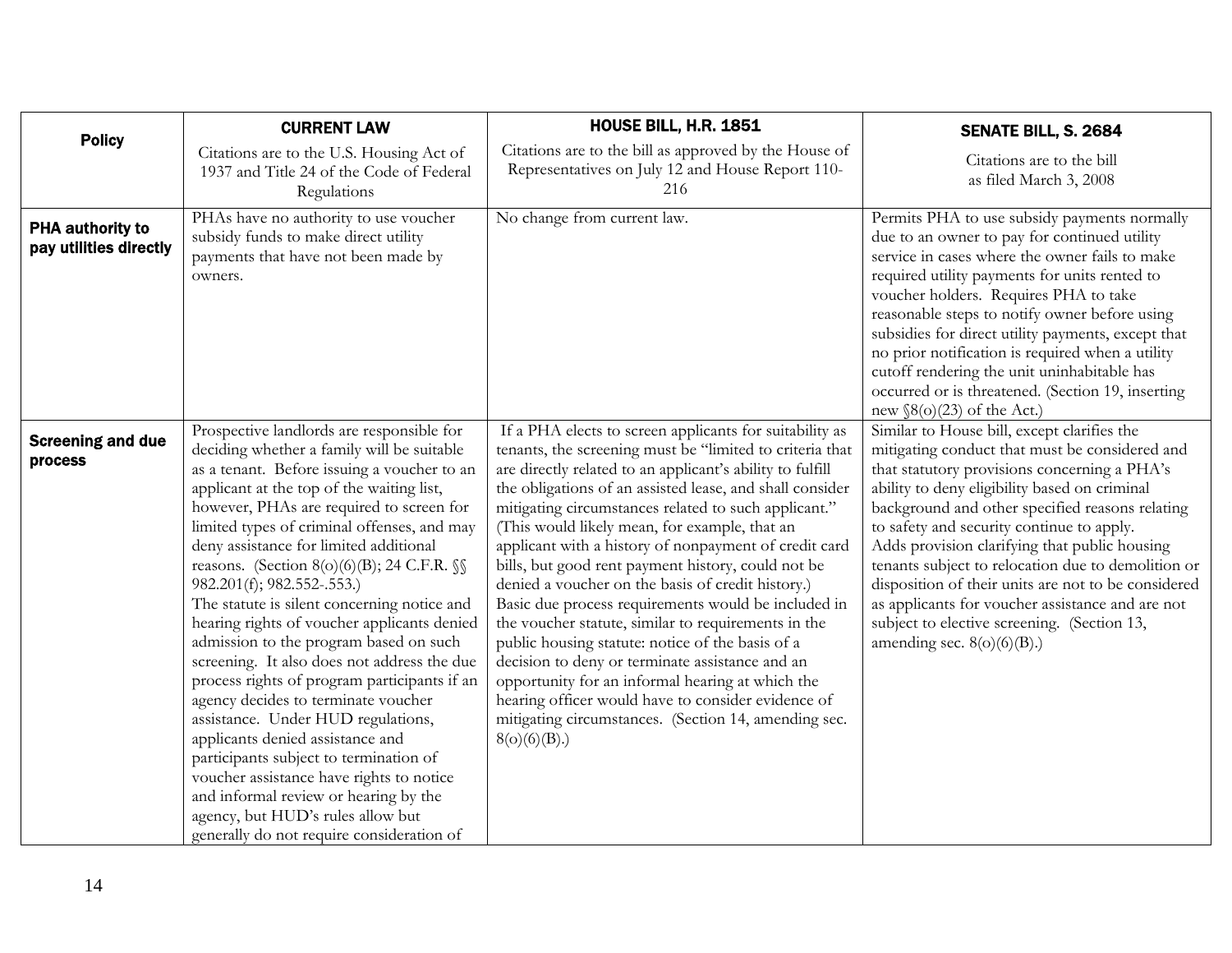<span id="page-14-0"></span>

|                                                      | <b>CURRENT LAW</b>                                                                                                                                                                                                                                                                                                                                                                                                                                                                                                                                                                                                                                                                                                                                                               | HOUSE BILL, H.R. 1851                                                                                                                                                                                                                                                                                                                                                                                                                                                                                                                                                                                                                                                                                                                                                                                                                                                                                                                                                                                                                                                                                                                                                | SENATE BILL, S. 2684                                |
|------------------------------------------------------|----------------------------------------------------------------------------------------------------------------------------------------------------------------------------------------------------------------------------------------------------------------------------------------------------------------------------------------------------------------------------------------------------------------------------------------------------------------------------------------------------------------------------------------------------------------------------------------------------------------------------------------------------------------------------------------------------------------------------------------------------------------------------------|----------------------------------------------------------------------------------------------------------------------------------------------------------------------------------------------------------------------------------------------------------------------------------------------------------------------------------------------------------------------------------------------------------------------------------------------------------------------------------------------------------------------------------------------------------------------------------------------------------------------------------------------------------------------------------------------------------------------------------------------------------------------------------------------------------------------------------------------------------------------------------------------------------------------------------------------------------------------------------------------------------------------------------------------------------------------------------------------------------------------------------------------------------------------|-----------------------------------------------------|
| <b>Policy</b>                                        | Citations are to the U.S. Housing Act of<br>1937 and Title 24 of the Code of Federal<br>Regulations                                                                                                                                                                                                                                                                                                                                                                                                                                                                                                                                                                                                                                                                              | Citations are to the bill as approved by the House of<br>Representatives on July 12 and House Report 110-<br>216                                                                                                                                                                                                                                                                                                                                                                                                                                                                                                                                                                                                                                                                                                                                                                                                                                                                                                                                                                                                                                                     | Citations are to the bill<br>as filed March 3, 2008 |
|                                                      | mitigating circumstances.<br>$(24 \text{ C.F.R. } \mathcal{S})$<br>982.552-.555.) In contrast, the public<br>housing statute specifies the informal<br>hearing rights of applicants and tenants.<br>(See section $6(c)(4)$ and $(k)$ .)                                                                                                                                                                                                                                                                                                                                                                                                                                                                                                                                          |                                                                                                                                                                                                                                                                                                                                                                                                                                                                                                                                                                                                                                                                                                                                                                                                                                                                                                                                                                                                                                                                                                                                                                      |                                                     |
|                                                      |                                                                                                                                                                                                                                                                                                                                                                                                                                                                                                                                                                                                                                                                                                                                                                                  | Self-Sufficiency                                                                                                                                                                                                                                                                                                                                                                                                                                                                                                                                                                                                                                                                                                                                                                                                                                                                                                                                                                                                                                                                                                                                                     |                                                     |
| <b>Family Self-</b><br><b>Sufficiency</b><br>Program | Every agency is permitted to operate a<br>Family Self-Sufficiency (FSS) program,<br>which provides case management support<br>and the opportunity to accumulate savings.<br>Some agencies are required to enroll a<br>specified number of families in FSS, based<br>on special awards of voucher funds prior<br>to 1998. Depending on the level of<br>appropriations and HUD selection criteria,<br>agencies may receive additional funding<br>from HUD for the cost of FSS<br>coordinators. (Section 23; 24 C.F.R. Part<br>984.) Prior to funding policy changes in<br>2005, HUD provided additional funding to<br>cover the costs of the savings accounts.<br>Enrollment in FSS has declined in recent<br>years, possibly due to the renewal funding<br>policies in 2004-2006. | The bill makes no change in FSS program<br>requirements or policies, but does include two policy<br>changes that will encourage PHAs to initiate and<br>expand FSS programs.<br>The proposed funding policy would provide<br>additional funds to agencies related to costs of FSS<br>savings accounts.<br>Fees for FSS coordinators would be distributed by<br>formula rather than through a competition in which<br>HUD can change the criteria annually, as has<br>occurred in recent years. A portion of the fees may<br>be allocated as an incentive for high performance.<br>(Section 7(a), amending §8(q) of the Act, and §7(b)<br>of the bill, amending $\S23(h)(1)$ of the Act, 42 U.S.C.<br>§1437u (the FSS section).<br>In addition, the bill requires a formal evaluation of<br>FSS using random assignment, authorizes \$10 million<br>for the evaluation, and requires HUD to submit to<br>Congress an interim evaluation within 4 years and a<br>final evaluation within 8 years. (Section 7(b),<br>inserting new $\S23(h)(1)(G)$ .)<br>FSS escrowed savings are exempt from the new asset<br>test. (Section 4(a), inserting new section $16(e)(2)$ .) | Same as House bill.                                 |
| <b>Time Limits</b>                                   | Time limits are not permitted for rental<br>assistance, unless an agency is in the<br>Moving to Work Demonstration and                                                                                                                                                                                                                                                                                                                                                                                                                                                                                                                                                                                                                                                           | No change from current law. House rejected<br>amendment to impose 7-year time limit by a vote of<br>151 - 267.                                                                                                                                                                                                                                                                                                                                                                                                                                                                                                                                                                                                                                                                                                                                                                                                                                                                                                                                                                                                                                                       | No change from current law.                         |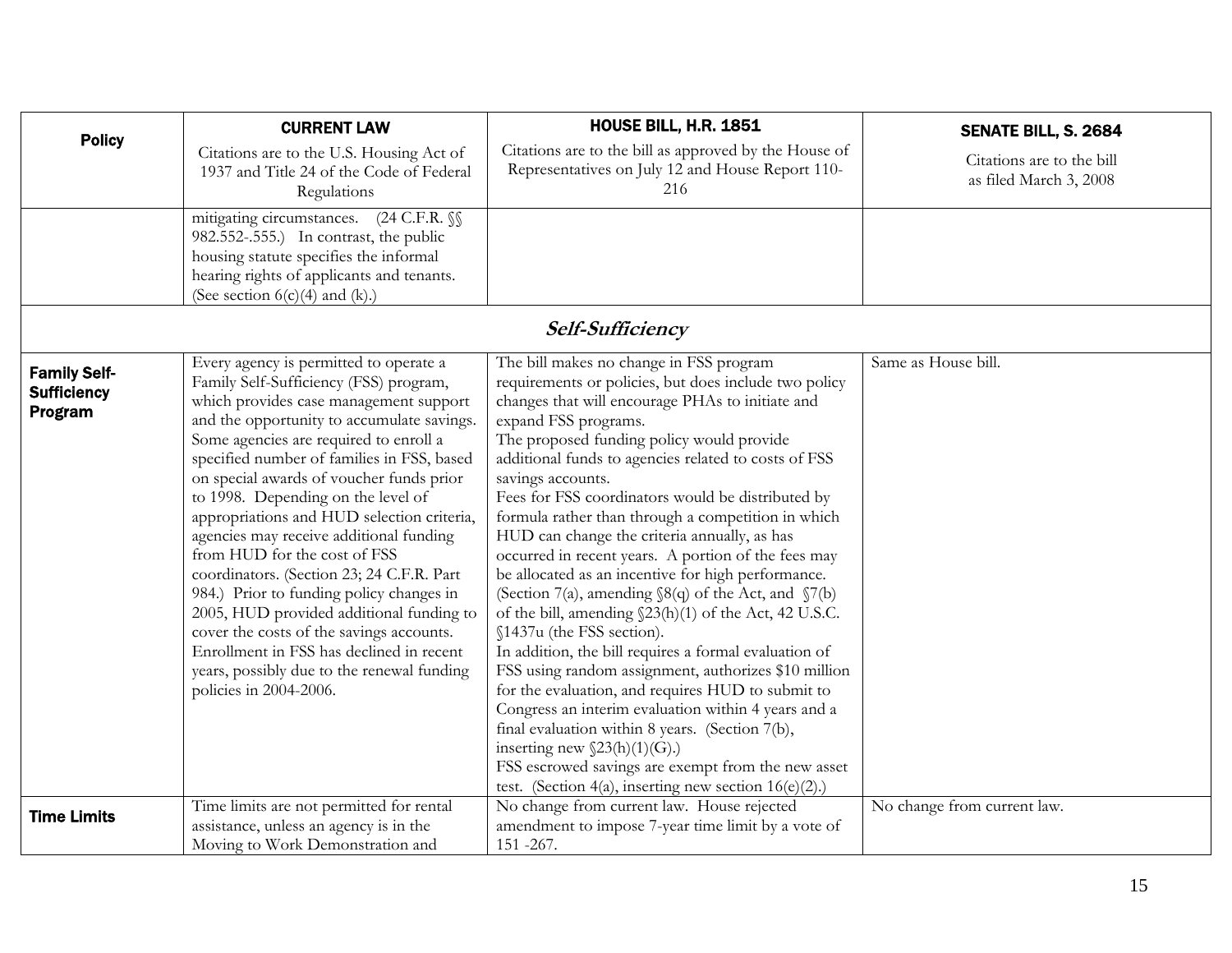<span id="page-15-0"></span>

|                                  | <b>CURRENT LAW</b>                                                                                                                                                                                                                                                                                                                                                                                                                                                                                                                                                                                                       | <b>HOUSE BILL, H.R. 1851</b>                                                                                                                                                                                                                                                                                                                                                                                                                                                                                                                                                                                                                                                                                                                                                     | SENATE BILL, S. 2684                                                                                                                                                                                                                                                                                                                                                                                                                                                                                                                                                                                                                                               |
|----------------------------------|--------------------------------------------------------------------------------------------------------------------------------------------------------------------------------------------------------------------------------------------------------------------------------------------------------------------------------------------------------------------------------------------------------------------------------------------------------------------------------------------------------------------------------------------------------------------------------------------------------------------------|----------------------------------------------------------------------------------------------------------------------------------------------------------------------------------------------------------------------------------------------------------------------------------------------------------------------------------------------------------------------------------------------------------------------------------------------------------------------------------------------------------------------------------------------------------------------------------------------------------------------------------------------------------------------------------------------------------------------------------------------------------------------------------|--------------------------------------------------------------------------------------------------------------------------------------------------------------------------------------------------------------------------------------------------------------------------------------------------------------------------------------------------------------------------------------------------------------------------------------------------------------------------------------------------------------------------------------------------------------------------------------------------------------------------------------------------------------------|
| <b>Policy</b>                    | Citations are to the U.S. Housing Act of<br>1937 and Title 24 of the Code of Federal<br>Regulations                                                                                                                                                                                                                                                                                                                                                                                                                                                                                                                      | Citations are to the bill as approved by the House of<br>Representatives on July 12 and House Report 110-<br>216                                                                                                                                                                                                                                                                                                                                                                                                                                                                                                                                                                                                                                                                 | Citations are to the bill<br>as filed March 3, 2008                                                                                                                                                                                                                                                                                                                                                                                                                                                                                                                                                                                                                |
|                                  | HUD has approved this policy change.<br>Homeownership assistance for families<br>that are not elderly or disabled is limited to<br>$10 - 15$ years, depending on the term of<br>the mortgage. (§982.634, implementing<br>section $8(y)(4)(A)$ .)                                                                                                                                                                                                                                                                                                                                                                         |                                                                                                                                                                                                                                                                                                                                                                                                                                                                                                                                                                                                                                                                                                                                                                                  |                                                                                                                                                                                                                                                                                                                                                                                                                                                                                                                                                                                                                                                                    |
| <b>Work requirements</b>         | Families that voluntarily enter into FSS<br>contracts are required to work in order to<br>receive their savings. PHAs are permitted<br>to terminate voucher assistance of families<br>that fail to comply with their contracts<br>under FSS or the Welfare-to-Work<br>voucher program. Otherwise, work<br>requirements are not permitted, unless an<br>agency is in the Moving to Work<br>Demonstration and HUD has approved<br>this policy change.                                                                                                                                                                      | No change from current law. House rejected<br>amendment to impose 20-hour work requirements<br>after 7 years by a vote of 197-222.                                                                                                                                                                                                                                                                                                                                                                                                                                                                                                                                                                                                                                               | No change from current law.                                                                                                                                                                                                                                                                                                                                                                                                                                                                                                                                                                                                                                        |
|                                  |                                                                                                                                                                                                                                                                                                                                                                                                                                                                                                                                                                                                                          | <b>Special Uses of Vouchers</b>                                                                                                                                                                                                                                                                                                                                                                                                                                                                                                                                                                                                                                                                                                                                                  |                                                                                                                                                                                                                                                                                                                                                                                                                                                                                                                                                                                                                                                                    |
| <b>Project-based</b><br>vouchers | An agency may project-base up to 20<br>percent of its budget authority. (HUD's<br>regulations allow agencies to exceed this<br>level if annual funding is reduced after the<br>commitment of project-based vouchers.)<br>The initial contract term may be up to 10<br>years, and PHAs may agree in the final year<br>to extend the term for up to five years at<br>expiration subject to certain conditions.<br>Unlimited five-year extensions are<br>permitted. Project-basing permitted only<br>in areas consistent with the goals of<br>deconcentrating poverty and expanding<br>housing and economic opportunity. No | Amends section $8(0)(13)$ substantially, to facilitate the<br>use of project-based vouchers (PBVs) by PHAs:<br>a. An agency may project-base up to 25 percent of its<br>budget authority, plus an additional 5 percent for<br>units housing individuals and families meeting the<br>McKinney homelessness definition.<br>b. The initial contract term may be up to 15 years<br>(matching the LIHTC compliance period), and PHAs<br>and owners may agree at any time, including in the<br>initial contract, to extend the term for up to 15 years<br>at each expiration subject to certain conditions.<br>c. The greater of 25 percent of the units in a project<br>(rather than building) or 25 units may receive project-<br>based voucher assistance. A new exception is added | a. Includes all of the House changes to section<br>$8(o)(13)$ except for (h), with the modifications of<br>(c) noted below and adds two new provisions:<br>- Permits project-based vouchers to be used in<br>PHA-owned units without following a<br>competitive process, so long as the action is<br>included in the PHA plan and the units will not<br>also receive public housing capital or operating<br>funds.<br>- Allows PHAs to transfer vouchers and budget<br>authority to other PHAs in the same or an<br>adjacent metropolitan area or county, to be used<br>to provide project-based assistance that will<br>promote mobility and increase housing and |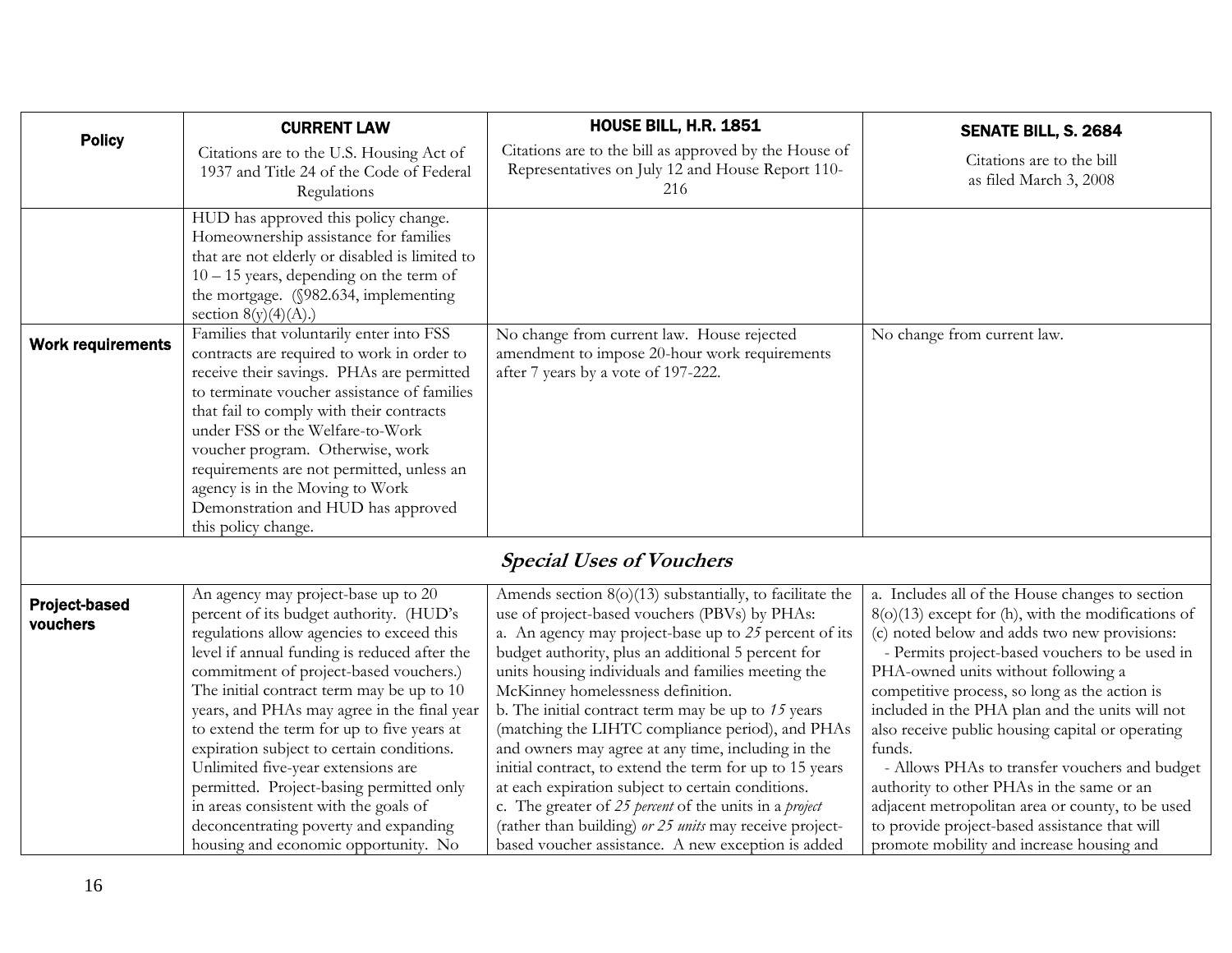<span id="page-16-0"></span>

|                                  | <b>CURRENT LAW</b>                                                                                                                                                                                                                                                                                                                                                                                                                                                                                                                                                                                                                                                                                                                                                                                     | <b>HOUSE BILL, H.R. 1851</b>                                                                                                                                                                                                                                                                                                                                                                                                                                                                                                                                                                                                                                                                                                                                                                                                                                                                                                                                                                                                                                                                                                                   | SENATE BILL, S. 2684                                                                                                                                                                                                                                                                                                                                                                                                                                                                                                                                                                                                                                                                                                                                                                                                                                                                                                                                                                                                                                                                                                                                                      |
|----------------------------------|--------------------------------------------------------------------------------------------------------------------------------------------------------------------------------------------------------------------------------------------------------------------------------------------------------------------------------------------------------------------------------------------------------------------------------------------------------------------------------------------------------------------------------------------------------------------------------------------------------------------------------------------------------------------------------------------------------------------------------------------------------------------------------------------------------|------------------------------------------------------------------------------------------------------------------------------------------------------------------------------------------------------------------------------------------------------------------------------------------------------------------------------------------------------------------------------------------------------------------------------------------------------------------------------------------------------------------------------------------------------------------------------------------------------------------------------------------------------------------------------------------------------------------------------------------------------------------------------------------------------------------------------------------------------------------------------------------------------------------------------------------------------------------------------------------------------------------------------------------------------------------------------------------------------------------------------------------------|---------------------------------------------------------------------------------------------------------------------------------------------------------------------------------------------------------------------------------------------------------------------------------------------------------------------------------------------------------------------------------------------------------------------------------------------------------------------------------------------------------------------------------------------------------------------------------------------------------------------------------------------------------------------------------------------------------------------------------------------------------------------------------------------------------------------------------------------------------------------------------------------------------------------------------------------------------------------------------------------------------------------------------------------------------------------------------------------------------------------------------------------------------------------------|
| <b>Policy</b>                    | Citations are to the U.S. Housing Act of<br>1937 and Title 24 of the Code of Federal<br>Regulations                                                                                                                                                                                                                                                                                                                                                                                                                                                                                                                                                                                                                                                                                                    | Citations are to the bill as approved by the House of<br>Representatives on July 12 and House Report 110-<br>216                                                                                                                                                                                                                                                                                                                                                                                                                                                                                                                                                                                                                                                                                                                                                                                                                                                                                                                                                                                                                               | Citations are to the bill<br>as filed March 3, 2008                                                                                                                                                                                                                                                                                                                                                                                                                                                                                                                                                                                                                                                                                                                                                                                                                                                                                                                                                                                                                                                                                                                       |
|                                  | more than 25 percent of units in a building<br>may receive project-based voucher<br>assistance, with exceptions for units<br>housing the elderly, persons with<br>disabilities, or families receiving supportive<br>services. (PHAs may define what types of<br>supportive services qualify.) Families have<br>a right to relocate with the next available<br>voucher after one year. Certain special<br>subsidy and rent rules apply, enabling<br>higher subsidies if reasonable and<br>restricting tenants' contribution to 30<br>percent of income. (Section 8(o)(13) and<br>final rules at 24 C.F.R. Part 983, issued<br>October 2005. HUD recently revised the<br>regulation concerning rent levels for<br>project-based vouchers in tax credit units.<br>See 72 Fed. Reg. 65206, Nov. 19, 2007.) | for tight market areas, where 50% of units may have<br>PBVs. Current exceptions to these limitations for<br>projects that serve the elderly, persons with<br>disabilities, or families receiving supportive services<br>continue.<br>d. PHAs may set reasonable rents up to 110 percent<br>of the HUD Fair Market Rent in units with Low<br>Income Housing Tax Credits, even if this rent level<br>exceeds the maximum rent under the LIHTC<br>program, and may allow PHAs to agree in advance<br>not to reduce the rent below the initial rent during the<br>term of the contract.<br>e. Permits PBVs to be used in cooperatives and in<br>elevator buildings.<br>f. Streamlines subsidy layering and environmental<br>reviews.<br>g. Permits owner-managed site-based waiting lists,<br>subject to PHA oversight and responsibility, and<br>protects tenants displaced by rehabilitation.<br>h. Requires administrative fees for project-based<br>units to be determined in the same manner as for<br>other vouchers.<br>No provision concerning preservation project-based<br>vouchers.<br>(Section 11 of the bill, amending $\S(6)(13)$ .) | economic opportunities. (Section 10 of the bill,<br>amending $\S(6)(13)$ .)<br>Exception for tight market areas permits 40<br>percent of units in a project to have PBVs.<br>Modifies exception for families receiving<br>supportive services to required provision of<br>"comprehensive" services to special populations<br>or those with special needs.<br>b. Authorizes provision of project-based<br>vouchers in lieu of enhanced vouchers at the<br>request of a project owner and subject to a<br>determination by the PHA that the building to be<br>assisted is economically viable and that assisted<br>units in the building will be in significant demand<br>or will further community goals. Such<br>preservation project-based vouchers are similar to<br>other project-based voucher assistance except<br>they are not counted against the limit on the<br>share of a PHA's voucher assistance that may be<br>project-based, and are exempt from the limit on<br>the share of units in a building that may be<br>assisted with project-based vouchers. (Section<br>15, amending section 8(t) and adding a new<br>subparagraph $(Q)$ to section $8(o)(13)$ . |
| <b>Downpayment</b><br>assistance | Agencies may use funds to assist a<br>participating family to meet downpayment<br>costs. Maximum amount of downpayment<br>assistance is equal to one year of the<br>amount of voucher subsidy for which a                                                                                                                                                                                                                                                                                                                                                                                                                                                                                                                                                                                              | Removes requirement for advance approval in an<br>appropriations act, enabling HUD to make the option<br>immediately effective. Other restrictions of current<br>law would apply, but the amount of the maximum<br>payment would be changed to \$10,000 (an increase in                                                                                                                                                                                                                                                                                                                                                                                                                                                                                                                                                                                                                                                                                                                                                                                                                                                                        | Same as House bill.                                                                                                                                                                                                                                                                                                                                                                                                                                                                                                                                                                                                                                                                                                                                                                                                                                                                                                                                                                                                                                                                                                                                                       |
|                                  | family would have been eligible. (On                                                                                                                                                                                                                                                                                                                                                                                                                                                                                                                                                                                                                                                                                                                                                                   | most cases), rather than being based on the amount                                                                                                                                                                                                                                                                                                                                                                                                                                                                                                                                                                                                                                                                                                                                                                                                                                                                                                                                                                                                                                                                                             |                                                                                                                                                                                                                                                                                                                                                                                                                                                                                                                                                                                                                                                                                                                                                                                                                                                                                                                                                                                                                                                                                                                                                                           |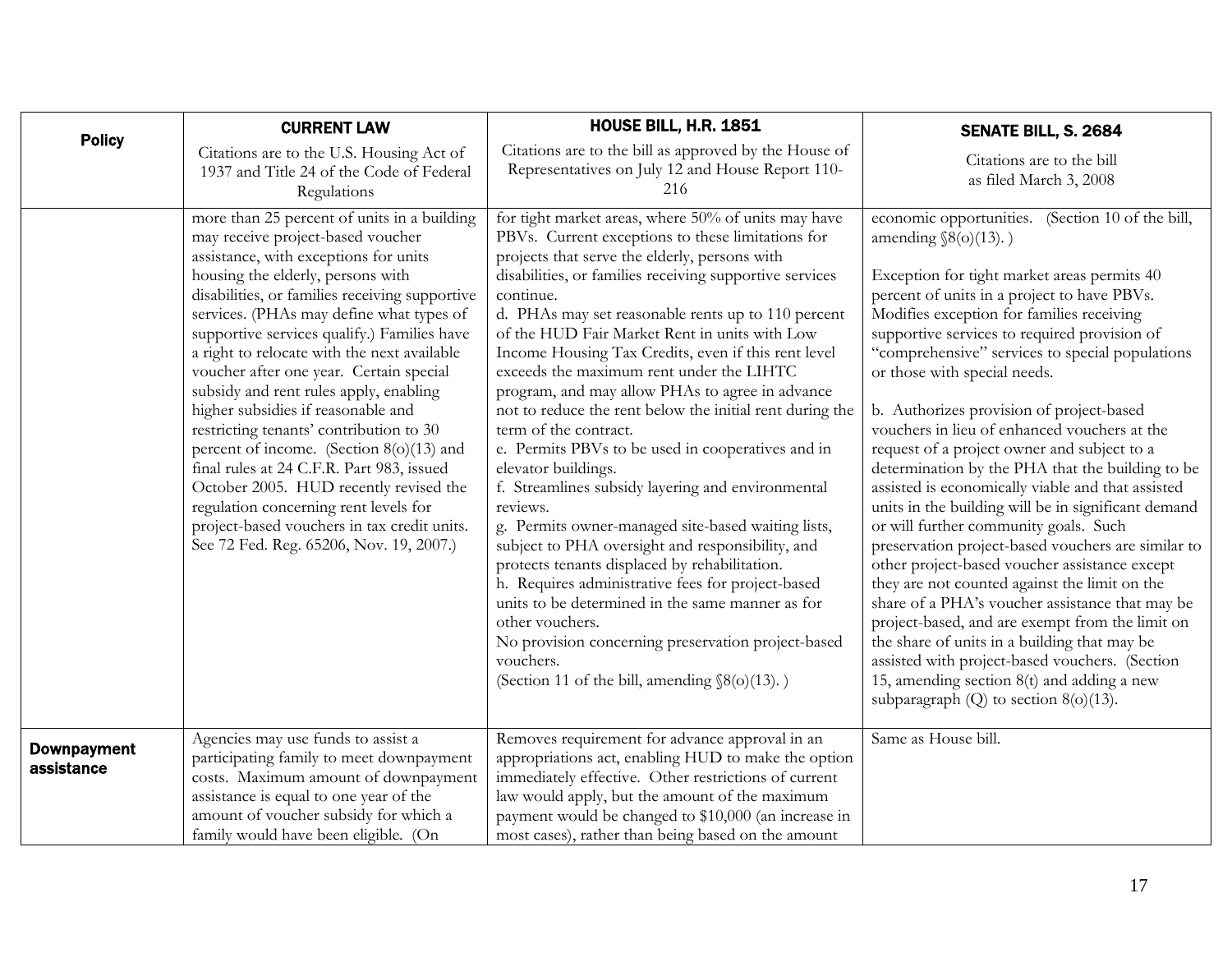<span id="page-17-0"></span>

|                                                                                                                       | <b>CURRENT LAW</b>                                                                                                                                                                                                                                                                                                                                                                                                                                                                                                                                                                                                                                                | <b>HOUSE BILL, H.R. 1851</b>                                                                                                                                                                                                                                                                                                                                                                                                                                                                                                                                     | SENATE BILL, S. 2684                                                                                                                                             |
|-----------------------------------------------------------------------------------------------------------------------|-------------------------------------------------------------------------------------------------------------------------------------------------------------------------------------------------------------------------------------------------------------------------------------------------------------------------------------------------------------------------------------------------------------------------------------------------------------------------------------------------------------------------------------------------------------------------------------------------------------------------------------------------------------------|------------------------------------------------------------------------------------------------------------------------------------------------------------------------------------------------------------------------------------------------------------------------------------------------------------------------------------------------------------------------------------------------------------------------------------------------------------------------------------------------------------------------------------------------------------------|------------------------------------------------------------------------------------------------------------------------------------------------------------------|
| <b>Policy</b>                                                                                                         | Citations are to the U.S. Housing Act of<br>1937 and Title 24 of the Code of Federal<br>Regulations                                                                                                                                                                                                                                                                                                                                                                                                                                                                                                                                                               | Citations are to the bill as approved by the House of<br>Representatives on July 12 and House Report 110-<br>216                                                                                                                                                                                                                                                                                                                                                                                                                                                 | Citations are to the bill<br>as filed March 3, 2008                                                                                                              |
|                                                                                                                       | average, the maximum would not exceed<br>about \$7,000 in 2007, and would be less<br>for families with higher than average<br>incomes.) (Section 8(y)(7); $$982.643$ .)<br>Option is not effective until approved in<br>advance in an appropriations act, which<br>has never occurred.                                                                                                                                                                                                                                                                                                                                                                            | of voucher subsidy for which a family would have<br>been eligible over a one-year period. (Section 8(a),<br>amending $\mathcal{S}(y)(7)$ .)                                                                                                                                                                                                                                                                                                                                                                                                                      |                                                                                                                                                                  |
| <b>Mobile Homes</b>                                                                                                   | Subsidy payments are permitted only to<br>meet the costs of renting the land on<br>which a mobile/manufactured home<br>owned by a family is located. No subsidy<br>is permitted for utility costs, property taxes<br>or the costs of the loan or insurance on the<br>mobile home. Section 8(o)(12). HUD<br>generally limits the payment standards for<br>space rentals to 40 percent of the 2-<br>bedroom fair market rent. 24 C.F.R. §<br>$888.113(g)$ .                                                                                                                                                                                                         | SEVRA restores the use of vouchers to assist families<br>buying mobile homes but renting the land on which<br>they sit. The maximum subsidy would be the same as<br>for regular rental or homeownership payments, and<br>may cover payments and insurance on the mobile<br>home, property taxes, ground rent, and tenant-paid<br>utility costs. Similar to the voucher homeownership<br>program, PHAs may choose to pay the subsidy<br>amount attributable to costs other than the ground<br>rent directly to the family. (Section 8(b), amending<br>\$8(o)(12). | Same as House bill.                                                                                                                                              |
| <b>Vouchers for</b><br><b>Persons with</b><br><b>Disabilities and</b><br><b>Family Unification</b><br><b>Vouchers</b> | From 1997 - 2002, Congress and HUD<br>funded about 57,000 additional vouchers<br>for non-elderly persons with disabilities,<br>largely as a means to offset the reduction<br>in housing opportunities created by<br>permitting other federally-assisted housing<br>to be "designated" for the elderly. In<br>recent years, Congress has included<br>language in appropriations acts requiring<br>such vouchers to continue to be made<br>available upon turnover to persons with<br>disabilities, "to the extent practicable." In<br>2006 and 2007, the appropriations acts<br>include a similar requirement for vouchers<br>awarded under the Family Unification | HUD is required to issue guidance to ensure that, "to<br>the maximum extent practicable," vouchers provided<br>for non-elderly disabled families from 1997 -2002<br>continue to be made available upon turnover to non-<br>elderly persons with disabilities. (Section 6(c) of the<br>bill. This is a non-codified provision.)<br>No provision is included regarding vouchers<br>originally issued under the family unification program.                                                                                                                         | Same as House bill, except deletes the restriction<br>to vouchers issued in particular years in light of<br>Congress's recent addition of new vouchers.<br>Same. |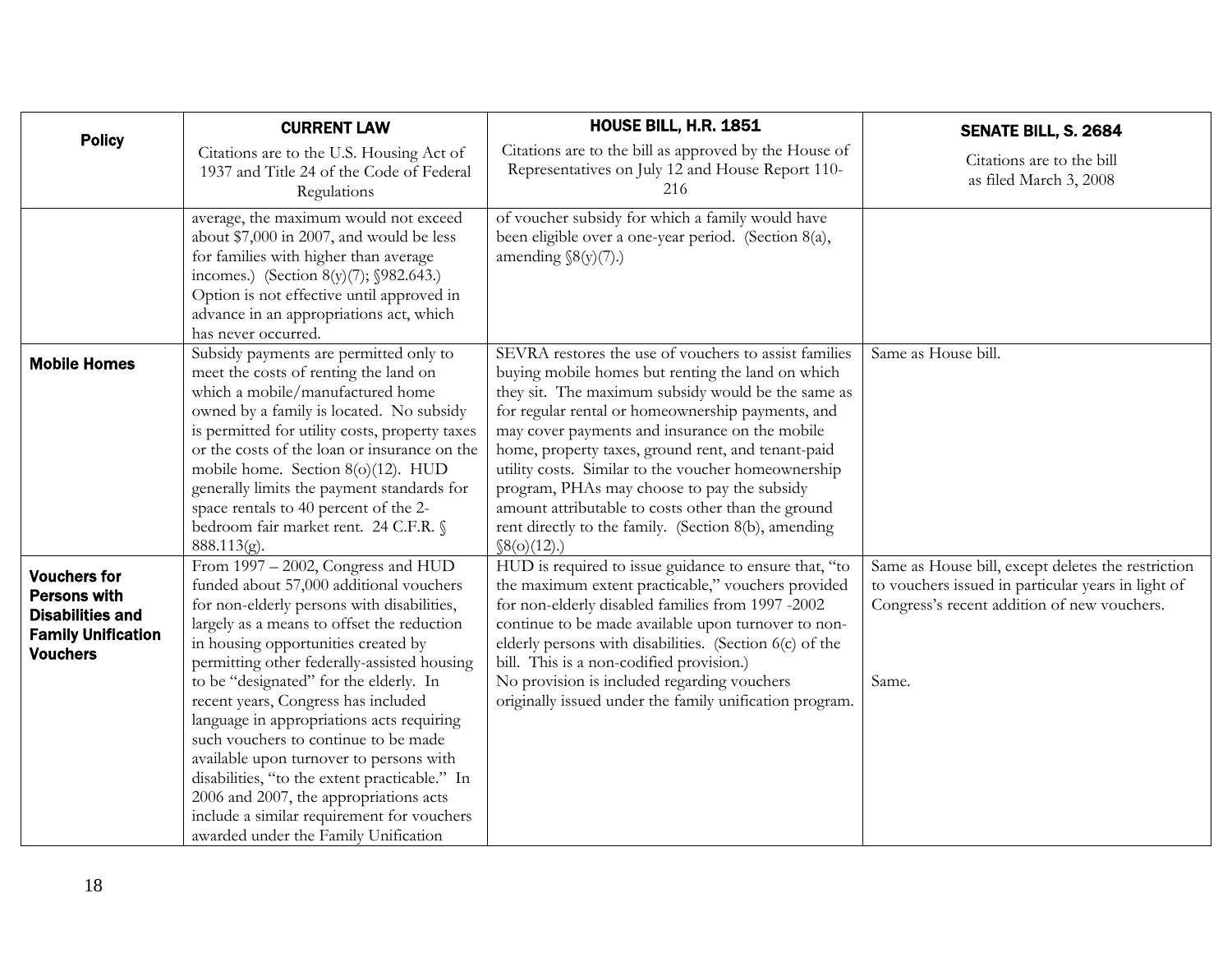<span id="page-18-0"></span>

|                                                                                                     | <b>CURRENT LAW</b>                                                                                                                                                                                                                                                                                                                                                                                   | <b>HOUSE BILL, H.R. 1851</b>                                                                                     | SENATE BILL, S. 2684                                                                                                                                                                                                                                                                                                                                                                                                                                                                                                                                        |
|-----------------------------------------------------------------------------------------------------|------------------------------------------------------------------------------------------------------------------------------------------------------------------------------------------------------------------------------------------------------------------------------------------------------------------------------------------------------------------------------------------------------|------------------------------------------------------------------------------------------------------------------|-------------------------------------------------------------------------------------------------------------------------------------------------------------------------------------------------------------------------------------------------------------------------------------------------------------------------------------------------------------------------------------------------------------------------------------------------------------------------------------------------------------------------------------------------------------|
| <b>Policy</b>                                                                                       | Citations are to the U.S. Housing Act of<br>1937 and Title 24 of the Code of Federal<br>Regulations                                                                                                                                                                                                                                                                                                  | Citations are to the bill as approved by the House of<br>Representatives on July 12 and House Report 110-<br>216 | Citations are to the bill<br>as filed March 3, 2008                                                                                                                                                                                                                                                                                                                                                                                                                                                                                                         |
|                                                                                                     | Program (FUP). From 1994 - 2001, HUD<br>awarded about 34,000 FUP vouchers.<br>Congress provided funding for new<br>vouchers under both these programs for<br>2008.                                                                                                                                                                                                                                   |                                                                                                                  |                                                                                                                                                                                                                                                                                                                                                                                                                                                                                                                                                             |
| <b>Collecting data on</b><br>tenants in projects<br>receiving low-<br>income housing tax<br>credits | No statutory requirement for collection of<br>data on the LIHTC program (beyond<br>limited reporting related to compliance<br>with program requirements). HUD<br>maintains a database on the characteristics<br>of LIHTC developments using data<br>submitted by state agencies, but the<br>database does not contain information on<br>the characteristics of the tenants in those<br>developments. | No change from current law.                                                                                      | Requires state agencies administering the LIHTC<br>to submit data to HUD at least annually on the<br>characteristics of tenants in LIHTC properties.<br>Directs HUD to establish standards and<br>definitions for data collection, provide states with<br>technical assistance establishing data systems, and<br>compile and make publicly available data<br>submitted by states. Authorizes appropriations in<br>Fiscal Years 2008 through 2012 to cover costs to<br>HUD related to data collection. (Section 18,<br>inserting new Section 36 of the Act.) |

## **Eligibility (Identification, Income and Asset Limits, all programs)**

| <b>Income Eligibility</b> | Income limits apply only at initial             | For all programs, limits initial and continuing eligibility | Similar to House bill, except provides that a |
|---------------------------|-------------------------------------------------|-------------------------------------------------------------|-----------------------------------------------|
| for Applicants and        | eligibility. (See Sections $3(a)(1)$ and        | to "low income" families (those with income at or           | family cannot be terminated because HUD's     |
| <b>Participants</b>       | $8(o)(4)$ .) Generally, a family is eligible to | below 80 percent of the HUD-adjusted area median            | estimate of the median income in the area has |
|                           | begin to receive public housing or any type     | income level). The bill exempts two groups of               | declined since the family began receiving     |
|                           | of section 8 assistance only if it is "low      | families from this limitation: (a) those receiving          | assistance. (Section $4(b)$ .)                |
|                           | income," that is, if its income does not        | vouchers due to the end of federal assistance for           |                                               |
|                           | exceed 80 percent of the HUD-adjusted           | privately-owned units, and (b) those residing in            |                                               |
|                           | area median income for its family size.         | project-based section 8 units at the date of enactment      |                                               |
|                           | (Exceptions apply for families receiving        | with incomes up to 95 percent of AMI, if this higher        |                                               |
|                           | vouchers due to the end of federal              | income eligibility level applied at the date of             |                                               |
|                           | mortgage assistance for certain types of        | enactment. The bill allows PHAs and owners not to           |                                               |
|                           | properties [see 24 C.F.R. $\S$ 982.201(b)(v)],  | enforce the income limitations on recertification in        |                                               |
|                           | for public housing operated by "small"          | public housing and project-based Section 8, or to           |                                               |
|                           | agencies without income-eligible                | delay eviction or termination of voucher assistance         |                                               |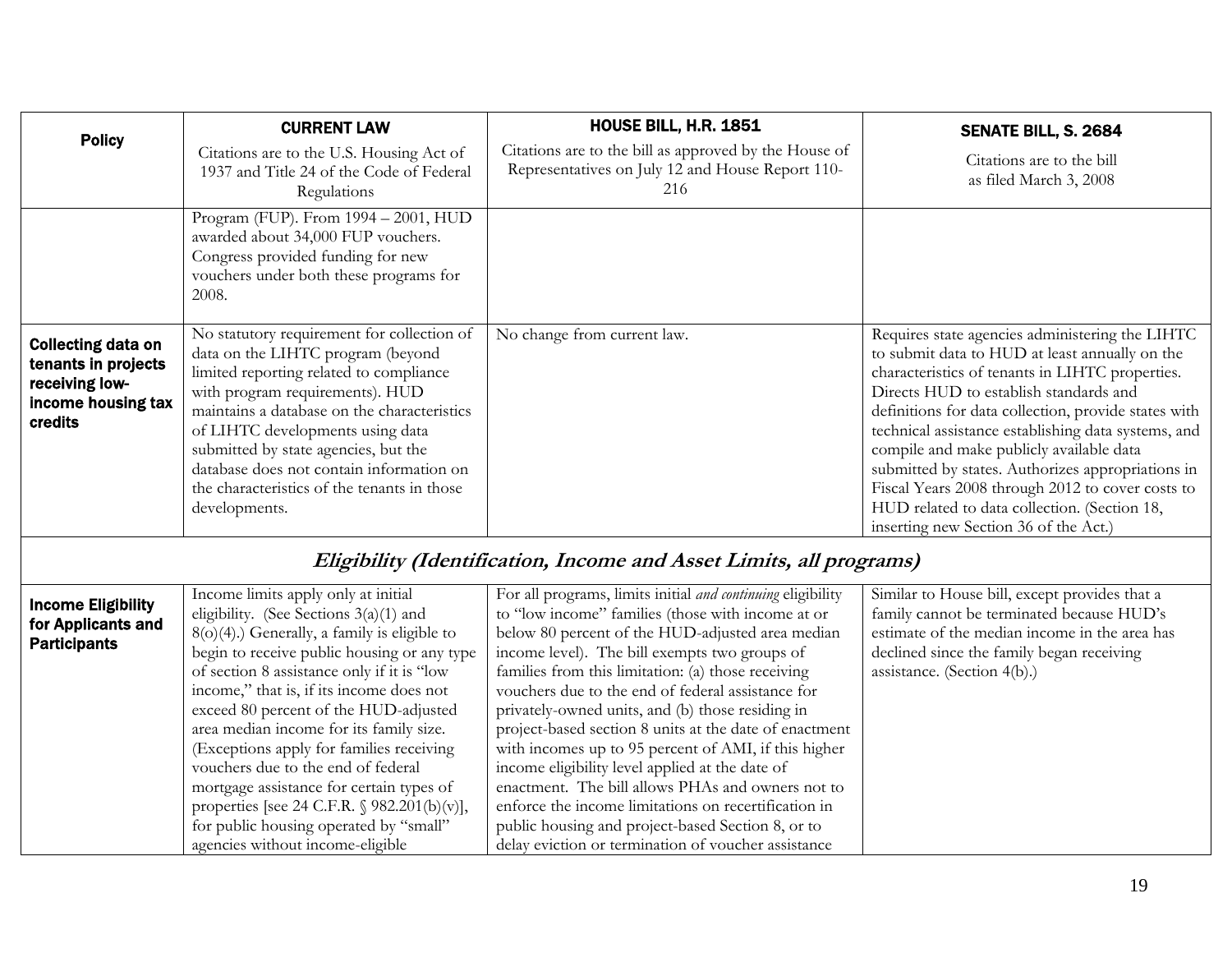<span id="page-19-0"></span>

| <b>Policy</b>       | <b>CURRENT LAW</b>                                                                                                                                                                                                                                                                                                                                                                                                                                                                                                                                             | <b>HOUSE BILL, H.R. 1851</b>                                                                                                                                                                                                                                                                                                                                                                                                                                                                                                                                                                                                                                                                                                                                                                                                                                                                                                                                                                                                                                                                             | SENATE BILL, S. 2684                                                                                                                                                                                                                                                                                                                                                                            |
|---------------------|----------------------------------------------------------------------------------------------------------------------------------------------------------------------------------------------------------------------------------------------------------------------------------------------------------------------------------------------------------------------------------------------------------------------------------------------------------------------------------------------------------------------------------------------------------------|----------------------------------------------------------------------------------------------------------------------------------------------------------------------------------------------------------------------------------------------------------------------------------------------------------------------------------------------------------------------------------------------------------------------------------------------------------------------------------------------------------------------------------------------------------------------------------------------------------------------------------------------------------------------------------------------------------------------------------------------------------------------------------------------------------------------------------------------------------------------------------------------------------------------------------------------------------------------------------------------------------------------------------------------------------------------------------------------------------|-------------------------------------------------------------------------------------------------------------------------------------------------------------------------------------------------------------------------------------------------------------------------------------------------------------------------------------------------------------------------------------------------|
|                     | Citations are to the U.S. Housing Act of<br>1937 and Title 24 of the Code of Federal<br>Regulations                                                                                                                                                                                                                                                                                                                                                                                                                                                            | Citations are to the bill as approved by the House of<br>Representatives on July 12 and House Report 110-<br>216                                                                                                                                                                                                                                                                                                                                                                                                                                                                                                                                                                                                                                                                                                                                                                                                                                                                                                                                                                                         | Citations are to the bill<br>as filed March 3, 2008                                                                                                                                                                                                                                                                                                                                             |
|                     | applicants, and for police officers.) By<br>regulation, HUD permits but does not<br>require PHAs to evict over-income<br>families from public housing unless they<br>are participating in the Family Self-<br>Sufficiency program or receiving the<br>earned income disallowance. (24 C.F.R. §<br>960.261.) In most geographic areas,<br>families no longer qualify for section 8<br>assistance -- because 30 percent of their<br>income exceeds the subsidy level - at an<br>income level well below the eligibility<br>ceiling of 80 percent of area median. | for six months. (Section 4(b).)                                                                                                                                                                                                                                                                                                                                                                                                                                                                                                                                                                                                                                                                                                                                                                                                                                                                                                                                                                                                                                                                          |                                                                                                                                                                                                                                                                                                                                                                                                 |
| <b>Asset Limits</b> | There are no asset limits for public housing<br>or the Section 8 programs. Income from<br>assets is included in determining rent<br>obligations. (See Rent section below.)                                                                                                                                                                                                                                                                                                                                                                                     | Makes applicants and current tenants or participants<br>ineligible for public housing or the Section 8<br>programs if they have more than \$100,000 in net<br>assets (adjusted annually for inflation) or have "a<br>present ownership interest" in a suitable home in<br>which they have a legal right to reside, unless the<br>home is assisted under the USHA, or the family<br>includes a person who is a victim of domestic<br>violence or is making a good faith effort to sell the<br>home. Excluded from assets are interests in Indian<br>trust land, equity accounts in HUD homeownership<br>or FSS programs, certain inaccessible trust funds,<br>retirement accounts, settlements or awards due to<br>actions that resulted in the serious disability of a<br>household member, tax-protected education savings<br>accounts, and personal property not of significant<br>value. Allows PHAs not to enforce the asset<br>limitations on recertification in public housing, and<br>allows PHAs and owners to delay evictions of tenants<br>or termination of voucher holders with assets above | Similar to House bill, except provides that if a<br>property is exempt from the prohibition on a<br>tenant having an ownership interest in a home<br>(for example, because the family includes a<br>person who is a victim of domestic violence), the<br>equity in the home does not count against the<br>\$100,000 net asset limit. (Section 4(a), inserting<br>new section 16(e) of the Act.) |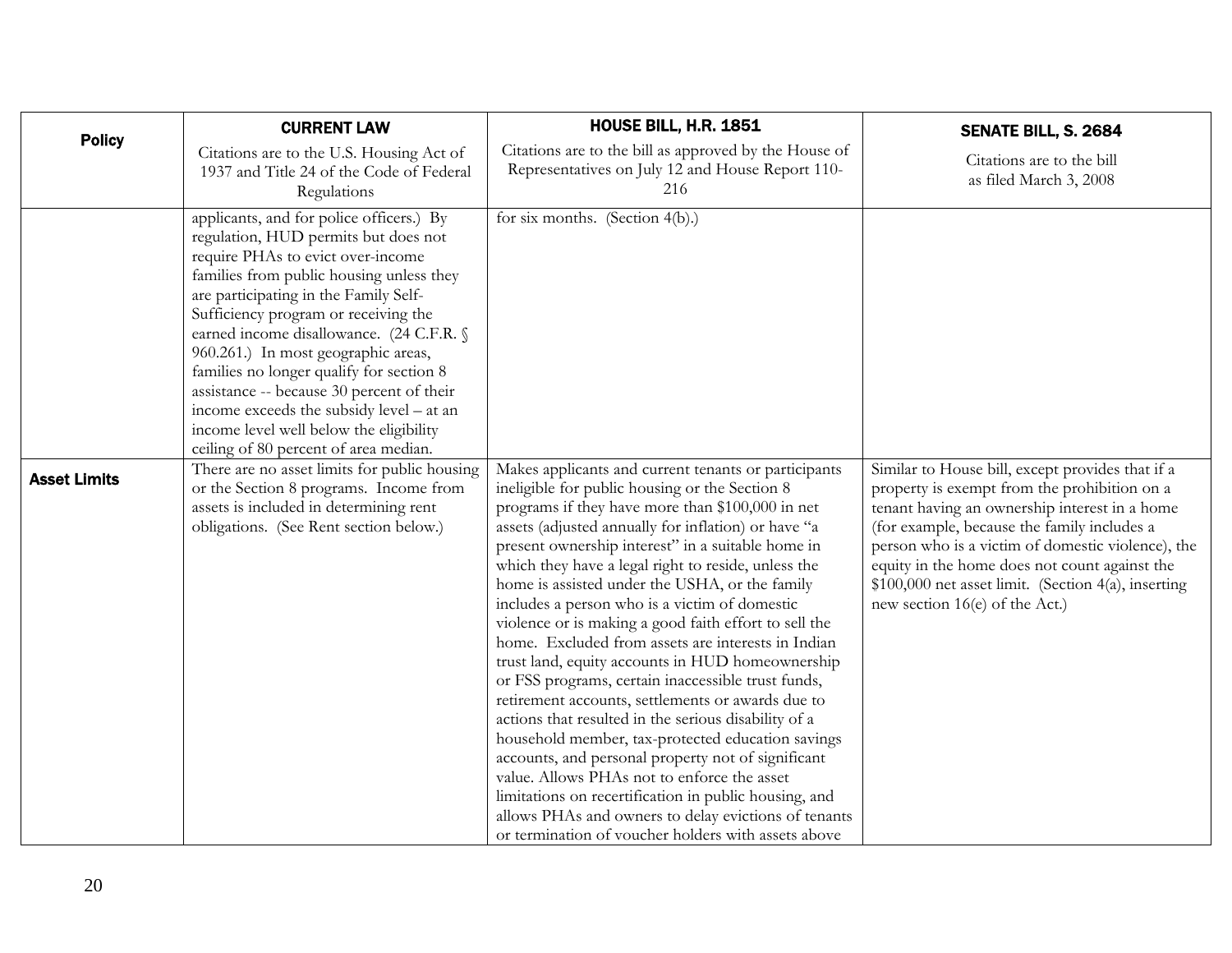<span id="page-20-0"></span>

| <b>Policy</b>                                                  | <b>CURRENT LAW</b>                                                                                                                                                                                                                                                                                                                                                                                                                                                                                                                                                                                                                                                                                                                                                                                                                                                                                                                                                                                                                                             | <b>HOUSE BILL, H.R. 1851</b>                                                                                                                                                                                                                                                                                                                                                                                                                                                                                                                                                                                                                                                                                                                                                                                                                                                                                                                                                                                                                                                                                                                                                                                                                                             | SENATE BILL, S. 2684                                |
|----------------------------------------------------------------|----------------------------------------------------------------------------------------------------------------------------------------------------------------------------------------------------------------------------------------------------------------------------------------------------------------------------------------------------------------------------------------------------------------------------------------------------------------------------------------------------------------------------------------------------------------------------------------------------------------------------------------------------------------------------------------------------------------------------------------------------------------------------------------------------------------------------------------------------------------------------------------------------------------------------------------------------------------------------------------------------------------------------------------------------------------|--------------------------------------------------------------------------------------------------------------------------------------------------------------------------------------------------------------------------------------------------------------------------------------------------------------------------------------------------------------------------------------------------------------------------------------------------------------------------------------------------------------------------------------------------------------------------------------------------------------------------------------------------------------------------------------------------------------------------------------------------------------------------------------------------------------------------------------------------------------------------------------------------------------------------------------------------------------------------------------------------------------------------------------------------------------------------------------------------------------------------------------------------------------------------------------------------------------------------------------------------------------------------|-----------------------------------------------------|
|                                                                | Citations are to the U.S. Housing Act of<br>1937 and Title 24 of the Code of Federal<br>Regulations                                                                                                                                                                                                                                                                                                                                                                                                                                                                                                                                                                                                                                                                                                                                                                                                                                                                                                                                                            | Citations are to the bill as approved by the House of<br>Representatives on July 12 and House Report 110-<br>216                                                                                                                                                                                                                                                                                                                                                                                                                                                                                                                                                                                                                                                                                                                                                                                                                                                                                                                                                                                                                                                                                                                                                         | Citations are to the bill<br>as filed March 3, 2008 |
|                                                                |                                                                                                                                                                                                                                                                                                                                                                                                                                                                                                                                                                                                                                                                                                                                                                                                                                                                                                                                                                                                                                                                | the limit for six months. (Section $4(a)$ , inserting new<br>section 16(e) of the Act.)                                                                                                                                                                                                                                                                                                                                                                                                                                                                                                                                                                                                                                                                                                                                                                                                                                                                                                                                                                                                                                                                                                                                                                                  |                                                     |
| Citizenship,<br>Identification, and<br><b>SSN requirements</b> | Household members seeking or receiving<br>assistance under any Section 8 program or<br>public housing (as well as many other<br>HUD programs) must be citizens or meet<br>a limited list of categories of eligible<br>immigration status ("Section 214 status").<br>A PHA or owner is permitted, but not<br>required, to seek verification of citizenship;<br>a signed declaration is sufficient evidence<br>of citizenship under HUD rules. Elderly<br>noncitizens (age 62 or over) also are<br>permitted to self-certify that they meet one<br>of the eligible categories of immigration<br>status. All other noncitizens must verify<br>eligible status through the Immigration and<br>Naturalization Service. If any member of a<br>household does not provide required proof<br>of citizenship/eligible immigration status,<br>assistance is provided only for the eligible<br>members of a "mixed" household, based<br>on their pro rata share of the total number<br>of persons in the household. 42 U.S.C. §<br>1436a, 24 C.F.R. §§ 5.500 - .528. (HUD | Requirements for receipt of housing voucher<br>assistance (but not other programs) would be<br>changed. Every adult member of a household,<br>including those not receiving assistance due to pro-<br>ration, would be required to provide: (1) a Social<br>Security card and federal or state government-issued<br>photo ID, or (2) a passport (including a foreign<br>passport), $or(3)$ a photo ID issued by the<br>Immigration Service, or (4) other "REAL ID" (i.e., a<br>driver's license or identification card issued by a State<br>in compliance with the "REAL ID" requirements of<br>49 U.S.C. § 30301) in order for the household to<br>receive housing voucher assistance. Persons without<br>a Social Security card would have to provide one of<br>the other enumerated types of identification. No<br>exemption for the elderly (or others) is permitted. If<br>any adult household member did not provide one of<br>these required forms of verification of identity,<br>assistance could not be provided for the household.<br>This provision likely would require the termination of<br>voucher assistance for many current "mixed<br>households," including citizens and legal residents,<br>and could result in termination of assistance for other | No provision.                                       |
|                                                                | has proposed requiring all persons claiming<br>citizenship to prove proof of this. 72 Fed.<br>Reg. 33844, June 19, 2007.)<br>In addition, household members age 6 or<br>over must provide their Social Security<br>number (SSN), or certify that they have not<br>been assigned a SSN. Those who have                                                                                                                                                                                                                                                                                                                                                                                                                                                                                                                                                                                                                                                                                                                                                          | citizens or legal residents who are not able to provide<br>the required forms of identification. (Section 21.)                                                                                                                                                                                                                                                                                                                                                                                                                                                                                                                                                                                                                                                                                                                                                                                                                                                                                                                                                                                                                                                                                                                                                           |                                                     |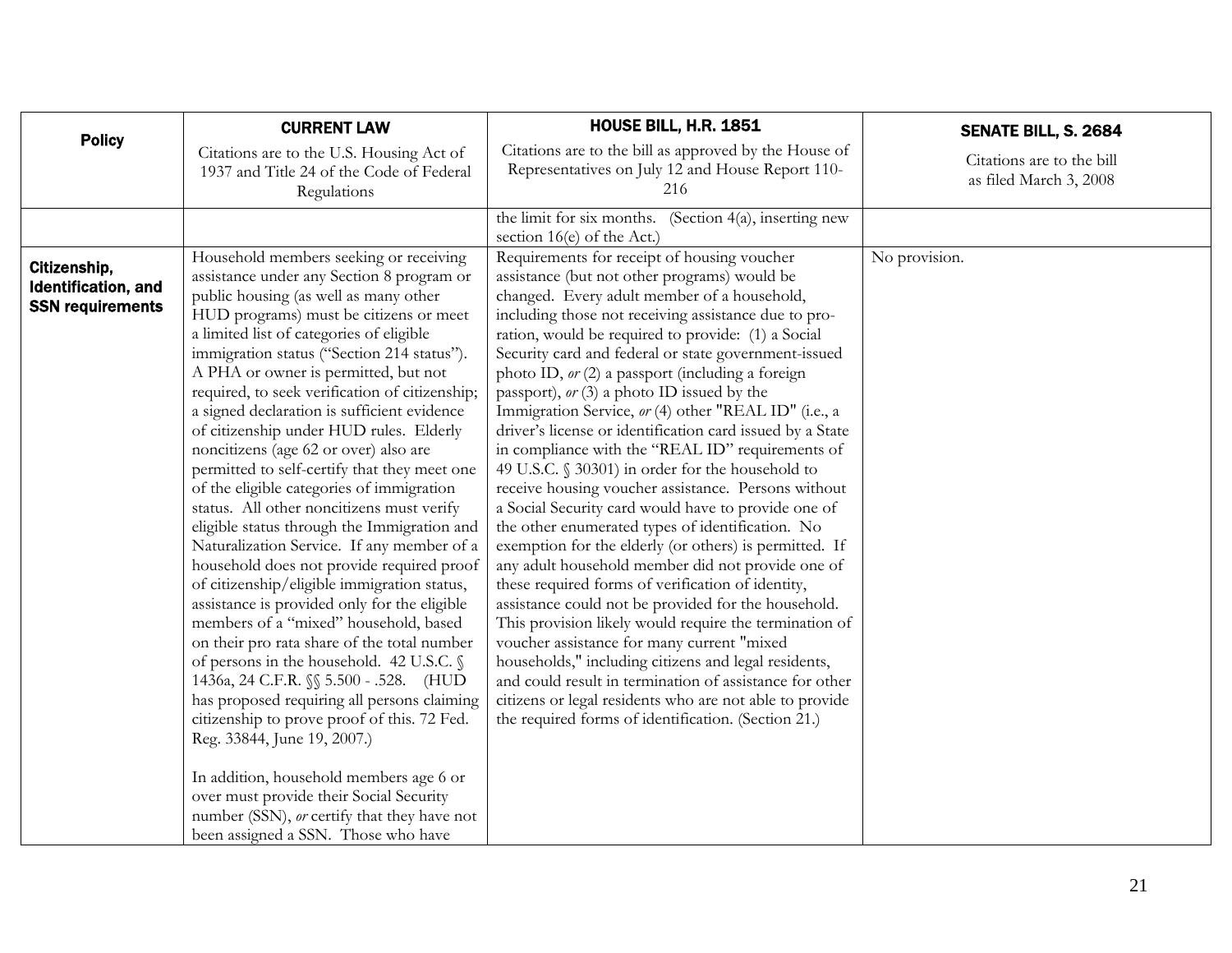<span id="page-21-0"></span>

| <b>Policy</b>           | <b>CURRENT LAW</b>                                                                                                                                                                                                                                                                                                                                                                                  | HOUSE BILL, H.R. 1851                                                                                                                                                                                                                                                                                                                                                                                                                                                                                                                                                                                                                                                        | SENATE BILL, S. 2684                                                                                                                                                                                                                                                                                                                                                                                                 |
|-------------------------|-----------------------------------------------------------------------------------------------------------------------------------------------------------------------------------------------------------------------------------------------------------------------------------------------------------------------------------------------------------------------------------------------------|------------------------------------------------------------------------------------------------------------------------------------------------------------------------------------------------------------------------------------------------------------------------------------------------------------------------------------------------------------------------------------------------------------------------------------------------------------------------------------------------------------------------------------------------------------------------------------------------------------------------------------------------------------------------------|----------------------------------------------------------------------------------------------------------------------------------------------------------------------------------------------------------------------------------------------------------------------------------------------------------------------------------------------------------------------------------------------------------------------|
|                         | Citations are to the U.S. Housing Act of<br>1937 and Title 24 of the Code of Federal<br>Regulations                                                                                                                                                                                                                                                                                                 | Citations are to the bill as approved by the House of<br>Representatives on July 12 and House Report 110-<br>216                                                                                                                                                                                                                                                                                                                                                                                                                                                                                                                                                             | Citations are to the bill<br>as filed March 3, 2008                                                                                                                                                                                                                                                                                                                                                                  |
|                         | been assigned a SSN must provide either a<br>copy of the card or other proof of the<br>SSN. 42 U.S.C. § 3543(a); 24 C.F.R. §§<br>5.216 - .218. (HUD has proposed<br>requiring all persons to provide an SSN as<br>a condition of receiving assistance, with<br>prorated assistance to be provided if all<br>household members do not comply. 72<br>Fed. Reg. 33844, June 19, 2007.)                 |                                                                                                                                                                                                                                                                                                                                                                                                                                                                                                                                                                                                                                                                              |                                                                                                                                                                                                                                                                                                                                                                                                                      |
|                         |                                                                                                                                                                                                                                                                                                                                                                                                     | <b>Rent Policies (all programs)</b>                                                                                                                                                                                                                                                                                                                                                                                                                                                                                                                                                                                                                                          |                                                                                                                                                                                                                                                                                                                                                                                                                      |
| <b>Programs Covered</b> | With limited exceptions, common rules<br>apply to public housing, vouchers, and<br>project-based Section 8.                                                                                                                                                                                                                                                                                         | Changes apply to project-based Section 8 as well as<br>public housing and vouchers. HUD must report to<br>Congress in 2008 and 2009 on the impact of SEVRA<br>changes on the revenues and costs of operating<br>public housing, and if there is a reduction in income<br>for particular agencies that is not de minimus make<br>appropriate adjustments in their formula income<br>under the operating subsidy rule. (Section 3(f).)                                                                                                                                                                                                                                         | Similar to House bill, except specifies that HUD<br>must provide additional public housing operating<br>subsidies (if funds are available) to any agency<br>that experiences a reduction in rent revenues of<br>0.5 percent or more as a result of SEVRA.<br>Requires PHAs to maintain records<br>demonstrating the revenue loss, and make the<br>records available for review by HUD and GAO.<br>(Section $3(f)$ .) |
| <b>Affordability</b>    | For rent and reasonable utility costs,<br>families generally pay the higher of 30<br>percent of adjusted income or 10 percent<br>of gross income, plus (for voucher holders)<br>the amount by which rent and utility costs<br>exceed the local payment standard.<br>Agencies may establish a minimum rent up<br>to \$50, subject to federally established<br>hardship exceptions. (Section $3(a)$ ) | Similar to current law affordability standard (and<br>minimum rent requirements) with two exceptions: (1)<br>required interim adjustments for changes in income<br>during year are limited (see Recertification of Income<br>below); and (2) PHAs may establish alternative rent<br>structures for vouchers and public housing, using rent<br>ceilings, income tiers, or a lower percentage of earned<br>income, but the amount paid by any family may not<br>exceed the rent contribution determined under the<br>regular rules. Elderly and disabled families are not<br>eligible for alternative rents. (Section 3(a), amending<br>section 3(a) of the U.S. Housing Act.) | Similar to current law affordability standard (and<br>minimum rent requirements) except for<br>limitations on required interim adjustments for<br>changes in income during year (see<br>Recertification of Income below).<br>Does not provide PHAs additional flexibility to<br>establish alternative rent structures.                                                                                               |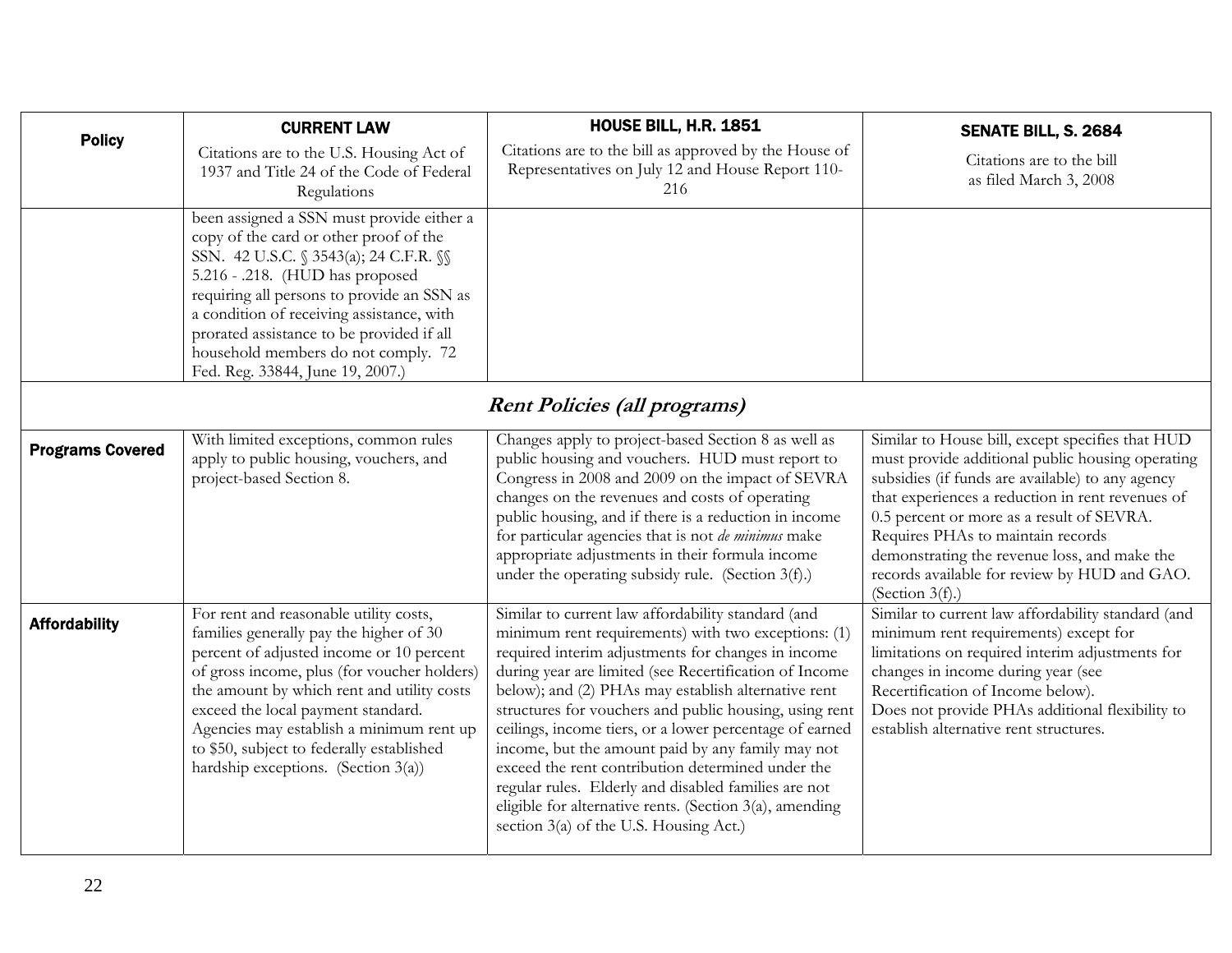<span id="page-22-0"></span>

| <b>Policy</b>                                                                                                                                                                   | <b>CURRENT LAW</b>                                                                                                                                                                                                                                                                                                                                                   | HOUSE BILL, H.R. 1851                                                                                                                                                                                                                                                                                                                                                                                                                                                                                                                                                                                                                                                                                                                                                                                                                                                                                                               | SENATE BILL, S. 2684                                                                                                                                                                                                                                                                                                                                                                                                                                                                                                                                                                                                                                                                                                         |
|---------------------------------------------------------------------------------------------------------------------------------------------------------------------------------|----------------------------------------------------------------------------------------------------------------------------------------------------------------------------------------------------------------------------------------------------------------------------------------------------------------------------------------------------------------------|-------------------------------------------------------------------------------------------------------------------------------------------------------------------------------------------------------------------------------------------------------------------------------------------------------------------------------------------------------------------------------------------------------------------------------------------------------------------------------------------------------------------------------------------------------------------------------------------------------------------------------------------------------------------------------------------------------------------------------------------------------------------------------------------------------------------------------------------------------------------------------------------------------------------------------------|------------------------------------------------------------------------------------------------------------------------------------------------------------------------------------------------------------------------------------------------------------------------------------------------------------------------------------------------------------------------------------------------------------------------------------------------------------------------------------------------------------------------------------------------------------------------------------------------------------------------------------------------------------------------------------------------------------------------------|
|                                                                                                                                                                                 | Citations are to the U.S. Housing Act of<br>1937 and Title 24 of the Code of Federal<br>Regulations                                                                                                                                                                                                                                                                  | Citations are to the bill as approved by the House of<br>Representatives on July 12 and House Report 110-<br>216                                                                                                                                                                                                                                                                                                                                                                                                                                                                                                                                                                                                                                                                                                                                                                                                                    | Citations are to the bill<br>as filed March 3, 2008                                                                                                                                                                                                                                                                                                                                                                                                                                                                                                                                                                                                                                                                          |
| <b>Elderly and</b><br>disabled families<br>(defined in Housing<br>Act as a household<br>whose head, spouse<br>or sole member is 62<br>or over or a person<br>with disabilities) | Standard per household deduction: \$400.<br>Eligible for some special income<br>adjustments for unreimbursed medical<br>expenses and reasonable expenses for<br>attendant care and auxiliary aids necessary<br>for a handicapped person (or family<br>member) to be employed, to the extent<br>those expenses exceed 3 percent of<br>income. (Section $3(b)(5)(A)$ ) | Increases standard deduction for elderly and disabled<br>households to \$725, with adjustments for inflation in<br>future years.<br>Narrows medical/attendant care/auxiliary aid<br>individualized deduction to expenses exceeding 10<br>percent of income.<br>(Section 3(b) amending §3(b)(5) of the Act.)                                                                                                                                                                                                                                                                                                                                                                                                                                                                                                                                                                                                                         | Same as House bill, except increases standard<br>deduction for elderly and disabled households<br>only to $$700.$ (Section 3(b)(2), amending $$3(b)(5)$<br>of the Act.)                                                                                                                                                                                                                                                                                                                                                                                                                                                                                                                                                      |
| <b>Recertification of</b><br>income                                                                                                                                             | Verification of income and amount of<br>family contribution for rent and utilities<br>required annually. (Sections $3(a)(1)$ and<br>$8(c)(3)$ and (o)(5).) Interim recertifications<br>for income declines required at tenant's<br>request. Interim recertifications for<br>increases at discretion of agency.                                                       | Recertification of income required at least every three<br>years for families on "fixed" incomes (at least 90<br>percent of income from Social Security, SSI or similar<br>source), and annually for other families. Interim<br>recertifications at tenant's request for any decrease in<br>adjusted income exceeding \$1,500 on an annual basis<br>(and for smaller decreases if the PHA or owner<br>chooses to establish a threshold below \$1,500) and<br>required for an annual increase exceeding \$1,500,<br>except that no interim rent increases based on<br>earnings are permitted unless the family has received<br>an interim reduction during the year. A PHA or<br>owner may choose not to do an interim recertification<br>if the change in income occurs in the last 3 months of<br>a certification period. (Section $3(a)(1)(B)$ , inserting<br>new paragraph (7) on Reviews of Family Income in<br>§3 of the Act.) | Similar to House bill, except that threshold for<br>interim recertifications due to decreases in<br>adjusted income or increases in unearned income<br>is \$1,000 instead of \$1,500. Like House bill,<br>provides PHAs and owners the option to set<br>lower thresholds for recertifications due to<br>income decreases. In addition, allows PHAs the<br>option to set a lower threshold for recertifications<br>due to income increases and conduct<br>recertifications for increases in earned income, so<br>long as the threshold for income increases is not<br>lower than the threshold for income decreases.<br>(Section $3(a)(1)(B)$ , inserting new paragraph (6)<br>on Reviews of Family Income in §3 of the Act.) |
| Use of prior-year<br>income                                                                                                                                                     | Regulations state that income is based on<br>12-month period following certification. A<br>shorter period may be used, but rents are<br>then subject to recertification at the end of<br>that period. (24 CFR 5.609) HUD has<br>proposed revising this rule to require use                                                                                           | Agencies and owners must use earned income from<br>the prior year for purposes of setting rents, and may<br>also use unearned income from prior year. (Section<br>$3(a)(1)(B)$ , inserting new $(3(a)(8))$ of the Act.)                                                                                                                                                                                                                                                                                                                                                                                                                                                                                                                                                                                                                                                                                                             | Agencies and owners must use prior-year income<br>from all sources to set rent, except that<br>anticipated income for the coming year must be<br>used when a family initially receives housing<br>assistance and for interim recertifications due to<br>income changes. (Section $3(a)(1)(B)$ , inserting                                                                                                                                                                                                                                                                                                                                                                                                                    |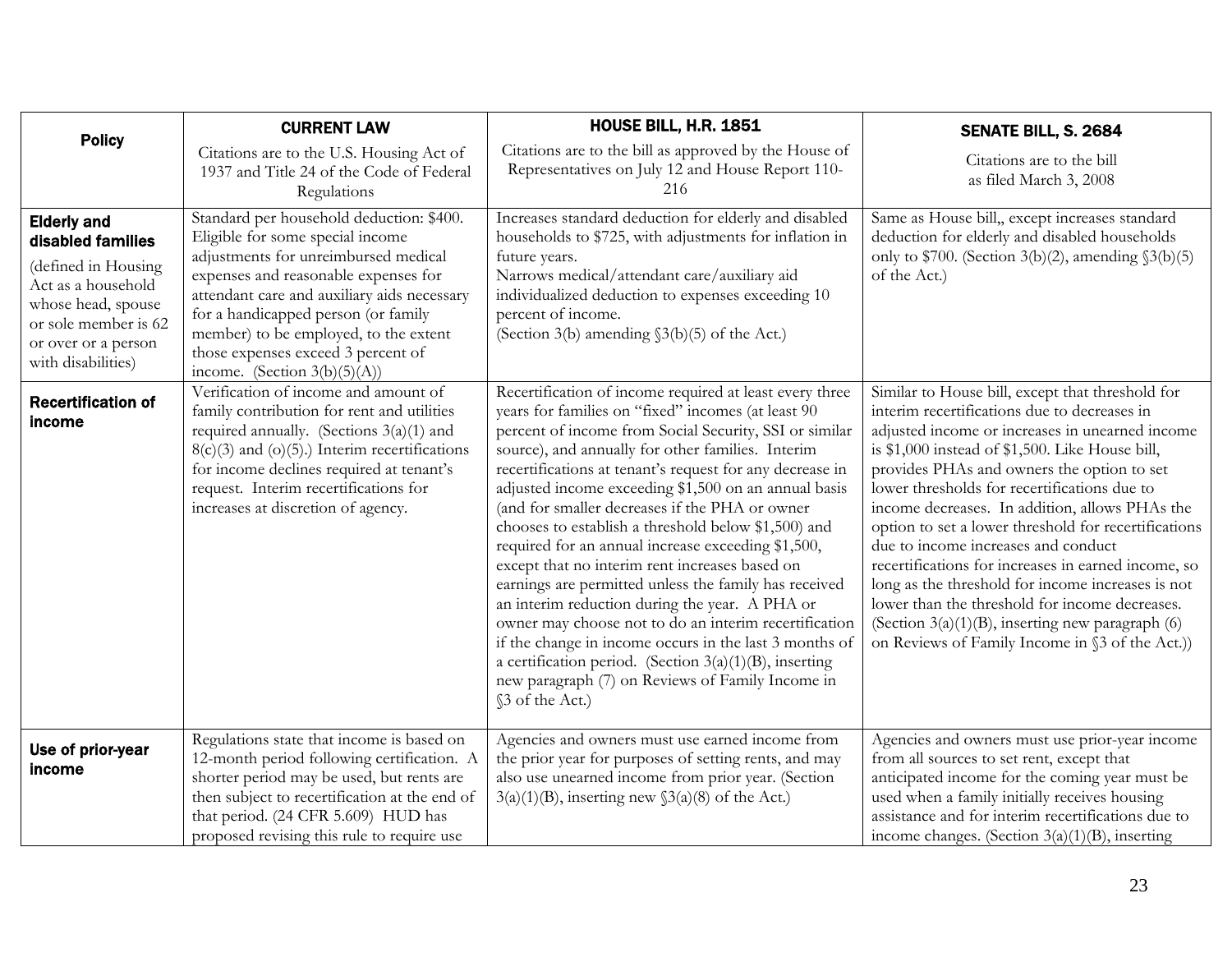<span id="page-23-0"></span>

|                                        | <b>CURRENT LAW</b>                                                                                                                                                                                                                                                                                                                                                                                                                                                                                                    | <b>HOUSE BILL, H.R. 1851</b>                                                                                                                                                                                                                                                                                                                                                                                          | SENATE BILL, S. 2684                                                                                                                                                                                                                                                                         |
|----------------------------------------|-----------------------------------------------------------------------------------------------------------------------------------------------------------------------------------------------------------------------------------------------------------------------------------------------------------------------------------------------------------------------------------------------------------------------------------------------------------------------------------------------------------------------|-----------------------------------------------------------------------------------------------------------------------------------------------------------------------------------------------------------------------------------------------------------------------------------------------------------------------------------------------------------------------------------------------------------------------|----------------------------------------------------------------------------------------------------------------------------------------------------------------------------------------------------------------------------------------------------------------------------------------------|
| <b>Policy</b>                          | Citations are to the U.S. Housing Act of<br>1937 and Title 24 of the Code of Federal<br>Regulations                                                                                                                                                                                                                                                                                                                                                                                                                   | Citations are to the bill as approved by the House of<br>Representatives on July 12 and House Report 110-<br>216                                                                                                                                                                                                                                                                                                      | Citations are to the bill<br>as filed March 3, 2008                                                                                                                                                                                                                                          |
|                                        | of income received in the 12 months prior<br>to admission or recertification, unless more<br>current information documents a change in<br>annual income. 72 Fed. Reg. 33844, June<br>19, 2007.                                                                                                                                                                                                                                                                                                                        |                                                                                                                                                                                                                                                                                                                                                                                                                       | new $\S3(a)(7)$ of the Act.)                                                                                                                                                                                                                                                                 |
| <b>Work-related</b><br>deductions      | For voucher tenants with disabilities and<br>all public housing residents who were<br>recently unemployed or on welfare, the full<br>amount of an earnings increase in the first<br>year after the increase occurs and half of<br>that amount in the second year is<br>disregarded. (Section 3(d).) Reasonable<br>child care expenses needed for<br>employment or education are deducted.<br>(Section $3(b)(5)(A)$ .)                                                                                                 | 10 percent of the first \$10,000 in earnings of all<br>employed individuals is deducted from income.<br>(Section 3(a)(1)(B), inserting new paragraph (7) in<br>§3(a) of the Act.) No separate deduction for child<br>care expenses. (Section 3(b)(2) strikes $\S3(b)(5)$ of the<br>Act defining "adjusted income," and substitutes a<br>new definition that does not include a deduction for<br>child care expenses.) | 10 percent of the first \$9,000 in earnings of all<br>employed individuals is deducted from income.<br>Cap of \$9,000 is indexed for inflation. Child care<br>deduction is limited to expenses exceeding 5<br>percent of income. (Section 3(b)(2), inserting<br>new $\S3(b)(5)$ of the Act.) |
| <b>Dependent</b><br>standard deduction | \$480 deducted from total income for each<br>dependent in a household. No provision<br>to adjust deductions for inflation. (Section<br>3(b)(5)(A).                                                                                                                                                                                                                                                                                                                                                                    | Increases dependent deduction to \$500, with inflation<br>adjustments in future years. (Section 3(b)(2), inserting<br>new $(3(b)(5)$ of the Act.)                                                                                                                                                                                                                                                                     | Maintains dependent deduction at \$480, but<br>provides for inflation adjustments in future years.<br>(Section 3(b)(2), inserting new $\S3(b)(5)$ of the<br>Act.)                                                                                                                            |
| <b>Verification of</b><br>income       | Regulations require agencies to obtain<br>third-party verification of income and<br>deductions or document why it is not<br>available. (24 CFR 982.516 for voucher<br>program.) HUD has proposed regulations<br>requiring verification through computer-<br>based "upfront income verification"<br>techniques. This would reduce the need for<br>families, agencies or owners to obtain<br>third-party verification from employers<br>and other sources. (72 Fed. Reg. 33844,<br>June 19, 2007.) No special provision | Allows agencies to rely on determinations of income<br>conducted for other federal means-tested public<br>assistance programs, including TANF, Medicaid, and<br>Food Stamps. (Section $3(a)(1)(B)$ , inserting new<br>$\S3(a)(7)$ (E) of the Act.) Records of excluded income<br>not required. (Section 3(b)(1), inserting new<br>$\S3(a)(4)(D)$ of the Act.)                                                         | Same as House bill.                                                                                                                                                                                                                                                                          |